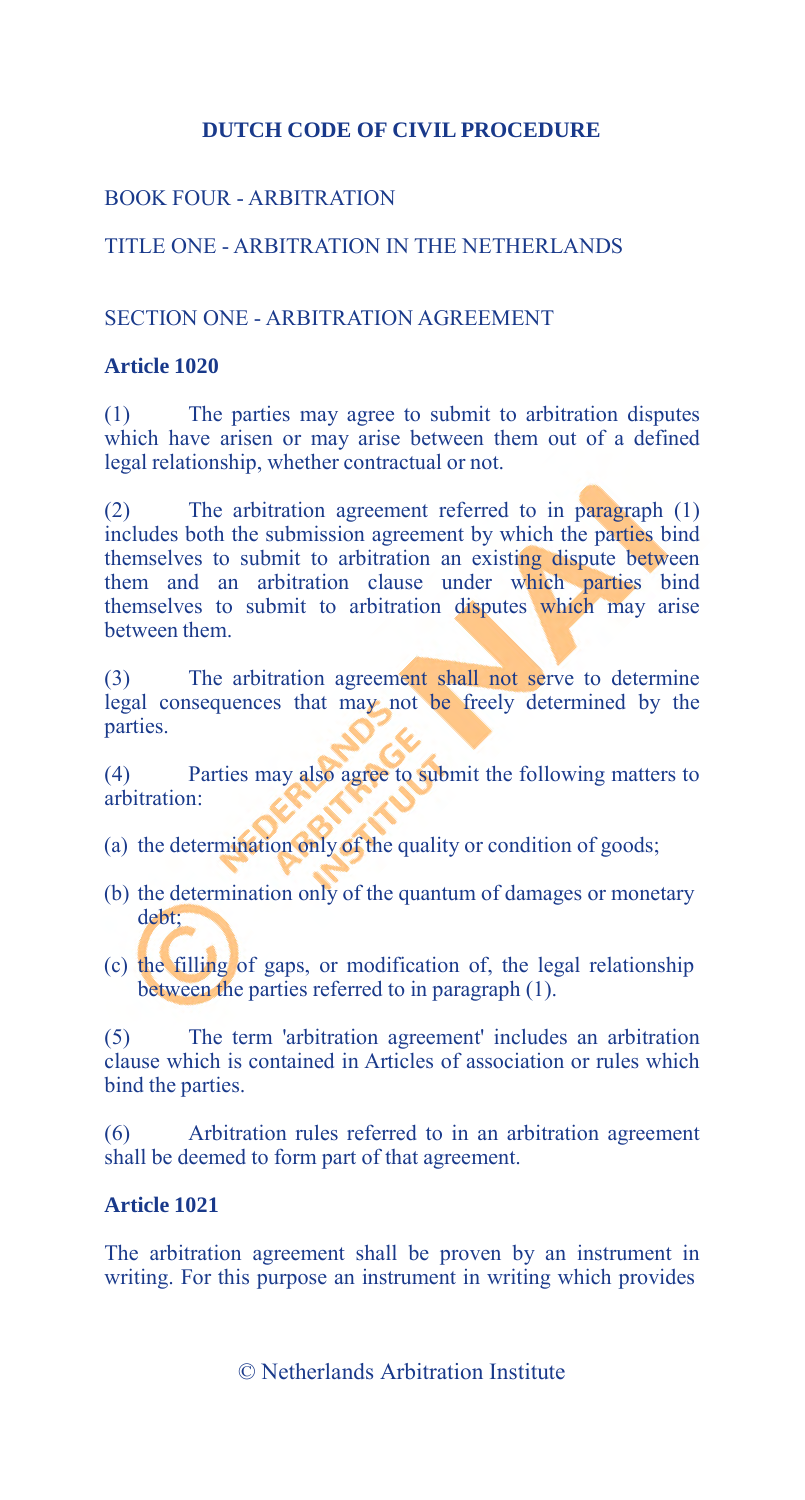for arbitration or which refers to standard conditions providing for arbitration is sufficient, provided that this instrument is expressly or impliedly accepted by or on behalf of the other party. The arbitration agreement may also be proven by electronic data. Article  $227a(1)$  of Book 6 of the Civil Code shall apply mutatis mutandis.

## SECTION ONE A - ARBITRATION AGREEMENT AND JURISDICTION OF THE COURTS

#### **Article 1022**

A court seized of a dispute in respect of which an arbitration agreement has been concluded shall declare that it has no jurisdiction if a party invokes the existence of said agreement before submitting a defence, unless the agreement is invalid.

#### **Article 1022a**

An arbitration agreement shall not preclude a party from requesting the court to grant conservatory measures, or from applying to the provisional relief judge of the district court or the cantonal judge for a decision in summary proceedings in accordance with the provisions of Article 254.

## **Article 1022b**

An arbitration agreement shall not preclude a party from requesting the court to order a preliminary witness examination, a preliminary expert report, a preliminary on-site examination and viewing, or inspection of, a copy of or an extract from specific documents.

#### **Article 1022c**

If, in the events mentioned in Articles 1022a and 1022b, a party invokes the existence of an arbitration agreement before submitting a defence, the court shall only declare that it has jurisdiction if the requested decision cannot, or cannot in a timely manner, be obtained in arbitration.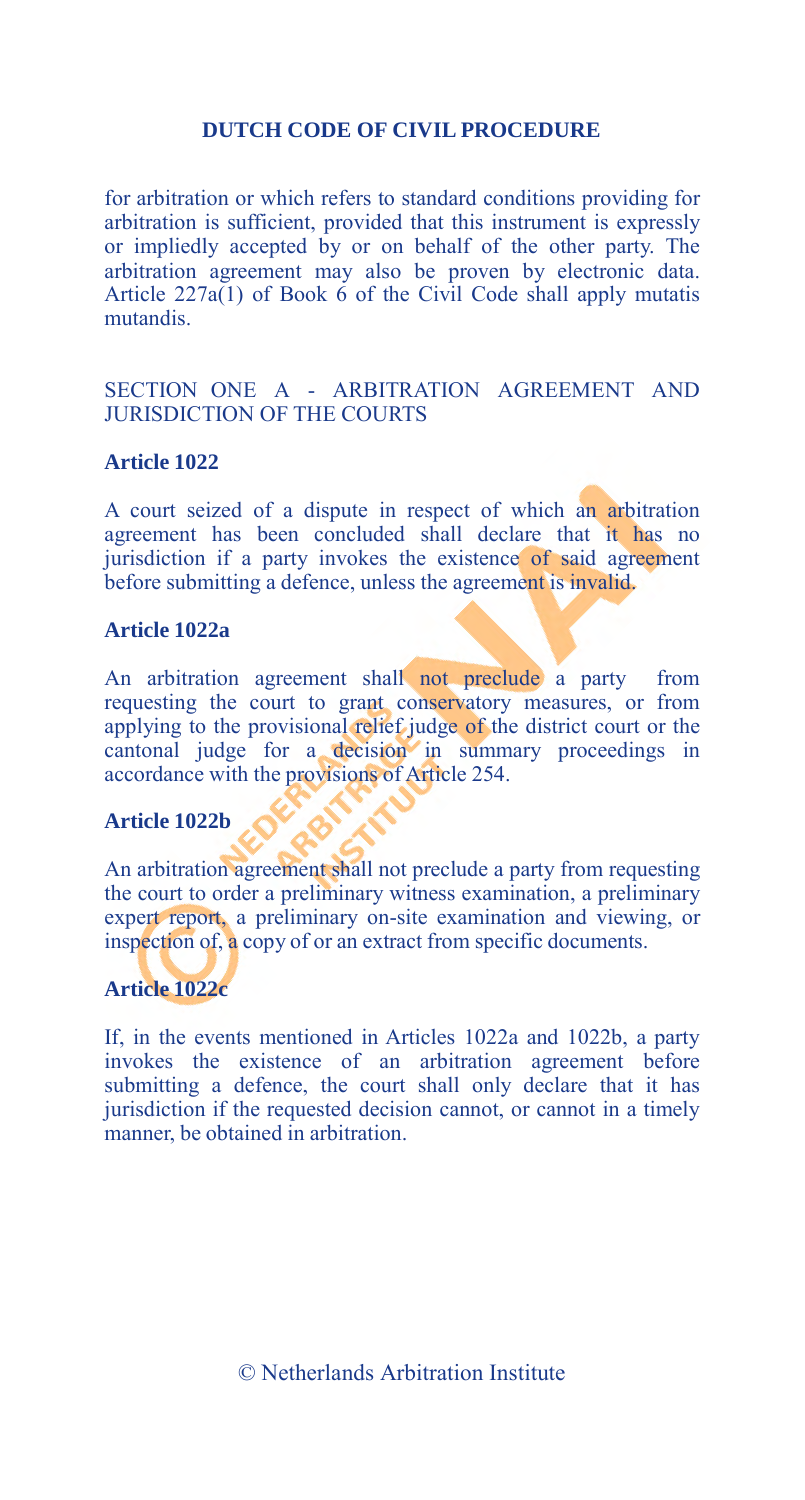# SECTION ONE B - ARBITRAL TRIBUNAL

#### **Article 1023**

Any natural person of legal capacity may be appointed as arbitrator. Unless the parties have agreed otherwise with a view to the impartiality and the independence of the arbitral tribunal, no person shall be precluded from appointment by reason of his nationality.

#### **Article 1024**

(1) The submission agreement shall describe the matters which the parties wish to submit to arbitration.

(2) The arbitration shall be deemed to have been commenced by the conclusion of the submission agreement, unless the parties have agreed another manner of commencement.

#### **Article 1025**

(1) In the event of an arbitration clause, the arbitration shall be deemed to have been commenced on the day of receipt of a notice in writing in which a party informs the other party that it is commencing arbitration. Said notice shall contain a description of the matters which the party commencing the arbitration wishes to submit to arbitration.

(2) The parties may agree that the arbitration shall be commenced in another manner than as for in this article.

# **Article 1026**

(1) The arbitral tribunal shall be composed of an uneven number of arbitrators. It may also consist of a sole arbitrator.

(2) If the parties have not agreed the number of arbitrators, or if an agreed method of determining that number is not carried out and the parties cannot reach agreement on the number, the number shall, at the request of the most diligent party, be determined by the provisional relief judge of the district court.

(3) If the parties have agreed an even number of arbitrators, the arbitrators shall appoint an additional arbitrator who shall act as the chairman of the arbitral tribunal.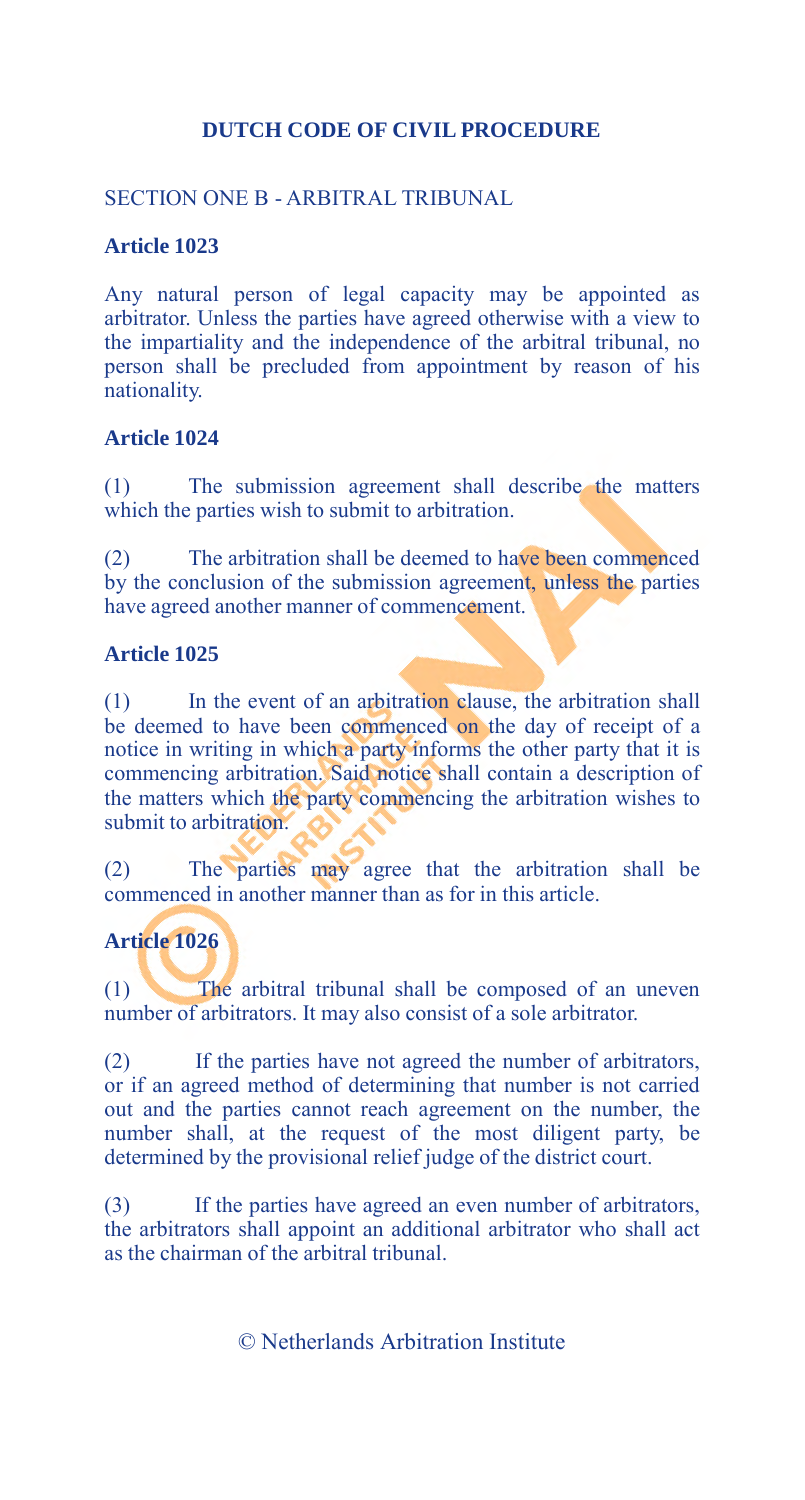Failing agreement between the arbitrators such arbitrator shall, unless the parties have agreed otherwise, be appointed at the request of the most diligent party by the provisional relief judge of the district court.

(5) Article 1027(4) shall apply mutatis mutandis to the provisions in the second and fourth paragraphs.

## **Article 1027**

(1) The arbitrator or arbitrators shall be appointed by any method agreed by the parties. The parties may charge a third person with the appointment of the arbitrator or arbitrators of any of them. If no method of appointment is agreed, the arbitrator or arbitrators shall be appointed by the parties jointly.

(2) The appointment shall be made within three months after the commencement of the arbitration, unless the arbitrator or arbitrators have already been appointed. In any of the events referred to in Article 1026(2), however, the time-limit of three months shall start to run on the day on which the number of arbitrators is determined. These time-limits may be shortened or extended by agreement between the parties.

(3) If the appointment of the arbitrator or arbitrators is not made within the time-limit referred to in the preceding paragraph, the lacking arbitrator or arbitrators shall, at the request of the most diligent party, be appointed by the provisional relief judge of the district court. The other party shall be given the opportunity to be heard.

(4) The provisional relief judge or the third person shall appoint the arbitrator or arbitrators without regard to the question of whether or not the arbitration agreement is valid. By cooperating in the appointment of the arbitrator or arbitrators, the parties shall not forfeit the right to challenge the jurisdiction of the arbitral tribunal on the ground of non-existence of a valid arbitration agreement.

## **Article 1028**

(1) If by agreement or otherwise one party is given a privileged position with regard to the appointment of the arbitrator or arbitrators, either party may, in derogation of the agreed method of appointment, request the provisional relief judge of the district court to appoint the arbitrator or arbitrators.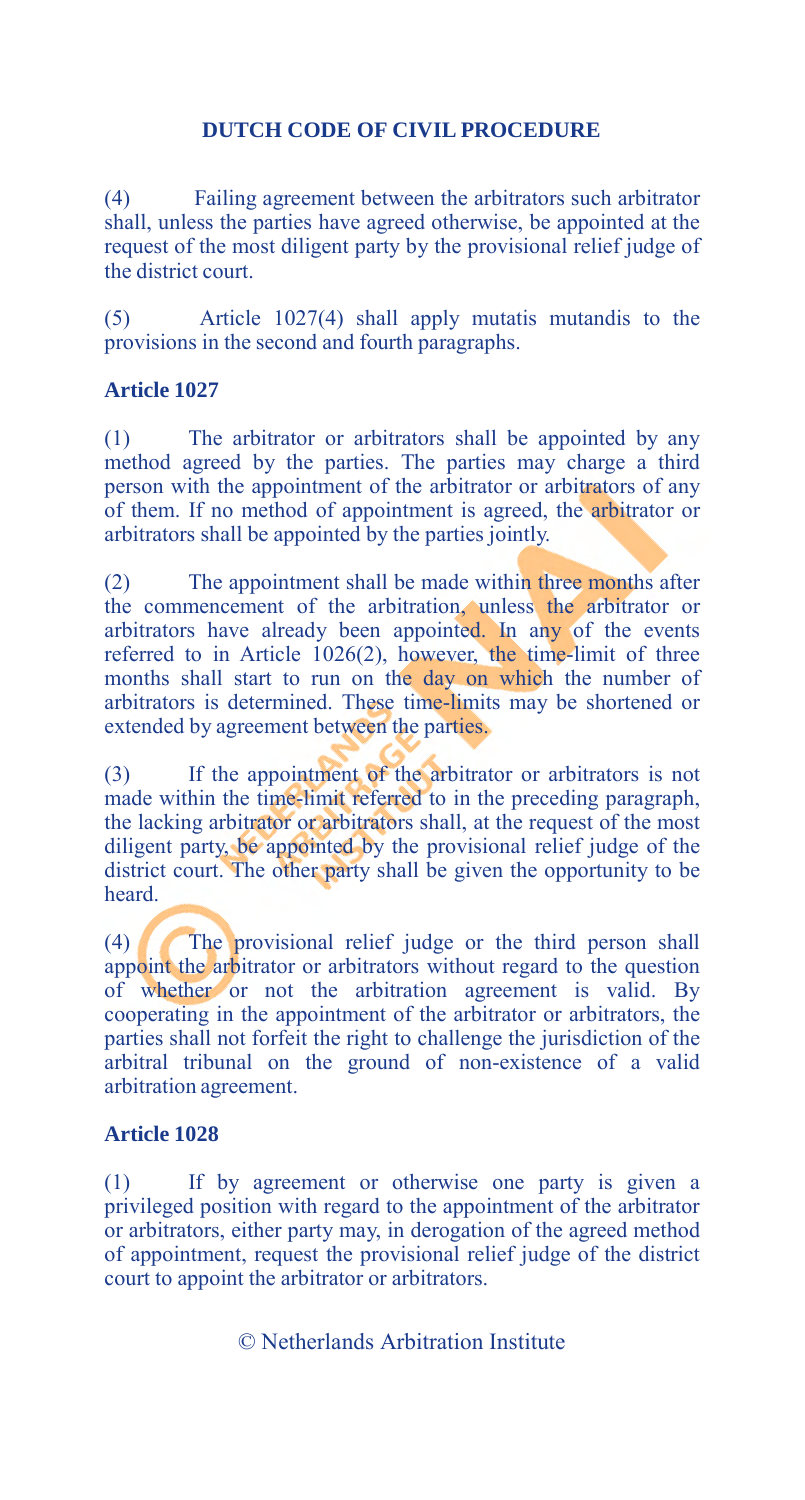(2) A party must present the request referred to in the first paragraph within three months from the commencement of the proceedings, on pain of forfeiting the right to invoke the privileged position with regard to the appointment of the arbitrator or arbitrators in the arbitral proceedings or before the court. The parties may extend the time-limit by agreement.

(3) The other party to the requesting party shall be given the opportunity to be heard. Article 1027(4) shall apply mutatis mutandis.

#### **Article 1029**

(1) An arbitrator shall accept his mandate in writing. An arbitrator may only be dismissed in the events referred to in the second to fifth paragraphs, inclusive, of this article, unless the parties have agreed otherwise.

(2) An arbitrator who has accepted his mandate may, at his own request, be released from his mandate either with the consent of the parties or by a third person designated by the parties, or in the absence thereof, by the provisional relief judge of the district court.

(3) An arbitrator who has accepted his mandate may be released from his mandate by the parties jointly.

(4) An arbitrator who has accepted his mandate and who has become unable de jure or de facto to perform his mandate, may, at the request of any party, be released from his mandate by a third person designated by the parties, or in the absence of such third person, by the provisional relief judge of the district court.

(5) An arbitral tribunal that has accepted its mandate may, at the request of any of the parties, be released from its mandate by the third person designated by the parties, or absent the same, by the provisional relief judge of the district court, if, taking account of all the circumstances, it performs its mandate in an unacceptably slow manner despite reminders.

#### **Article 1030**

(1) Unless the parties have agreed another manner of replacement, an arbitrator who has been released from his mandate in accordance with the provisions of Article 1029(2), (3) or (4), or an arbitral tribunal that has been released from its mandate in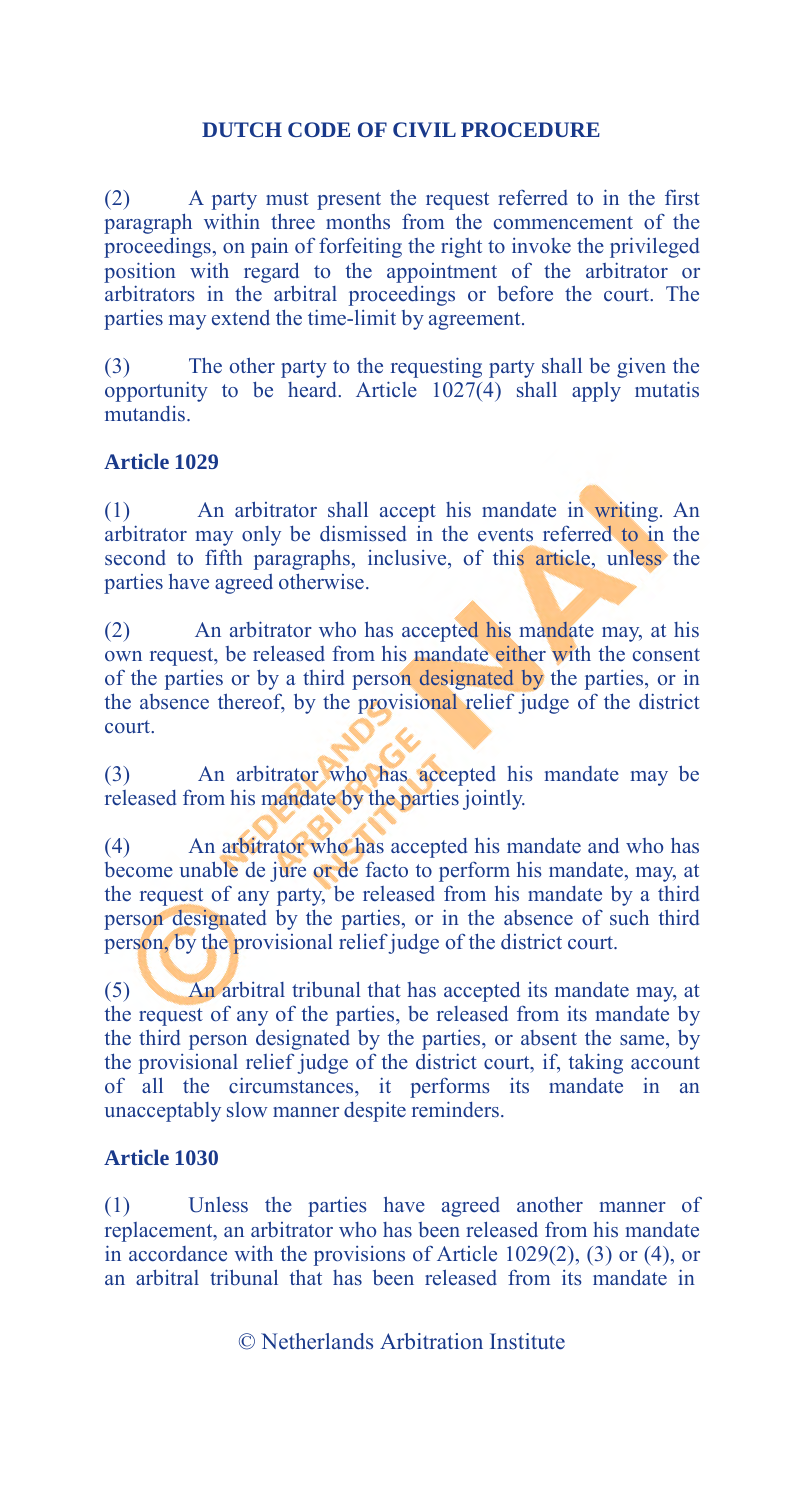accordance with the provisions of Article 1029(5), shall be replaced pursuant to the rules applicable to the original appointment. The same shall apply in the event of the death of an arbitrator.

(2) If the parties designated the arbitrator or arbitrators in the arbitration agreement by name, their replacement shall also take place in the events referred to in paragraph (1) above, unless the parties have agreed that the arbitration agreement shall then end.

(3) Unless the parties have agreed otherwise, the proceedings shall be suspended by operation of law in case of replacement. Unless the parties have agreed otherwise, the arbitral proceedings shall, after the suspension ceases, continue from the stage they had reached.

## **Article 1031**

The parties may jointly terminate the mandate of the arbitral tribunal.

#### **Article 1032**

[Deleted]

## **Article 1033**

(1) An arbitrator may be challenged if there are justifiable doubts as to his impartiality or independence.

(2) A party may only challenge an arbitrator appointed by that party for reasons of which that party became aware after the appointment was made.

(3) A party may not challenge an arbitrator appointed by a third person or the provisional relief judge of the district court if he has acquiesced in this appointment, unless that party only became aware of the ground for the challenge afterwards.

# **Article 1034**

(1) A person approached to be engaged as arbitrator who has reason to suspect that he could be challenged, shall communicate the same in writing to the person who approached him, stating the suspected reasons for challenge.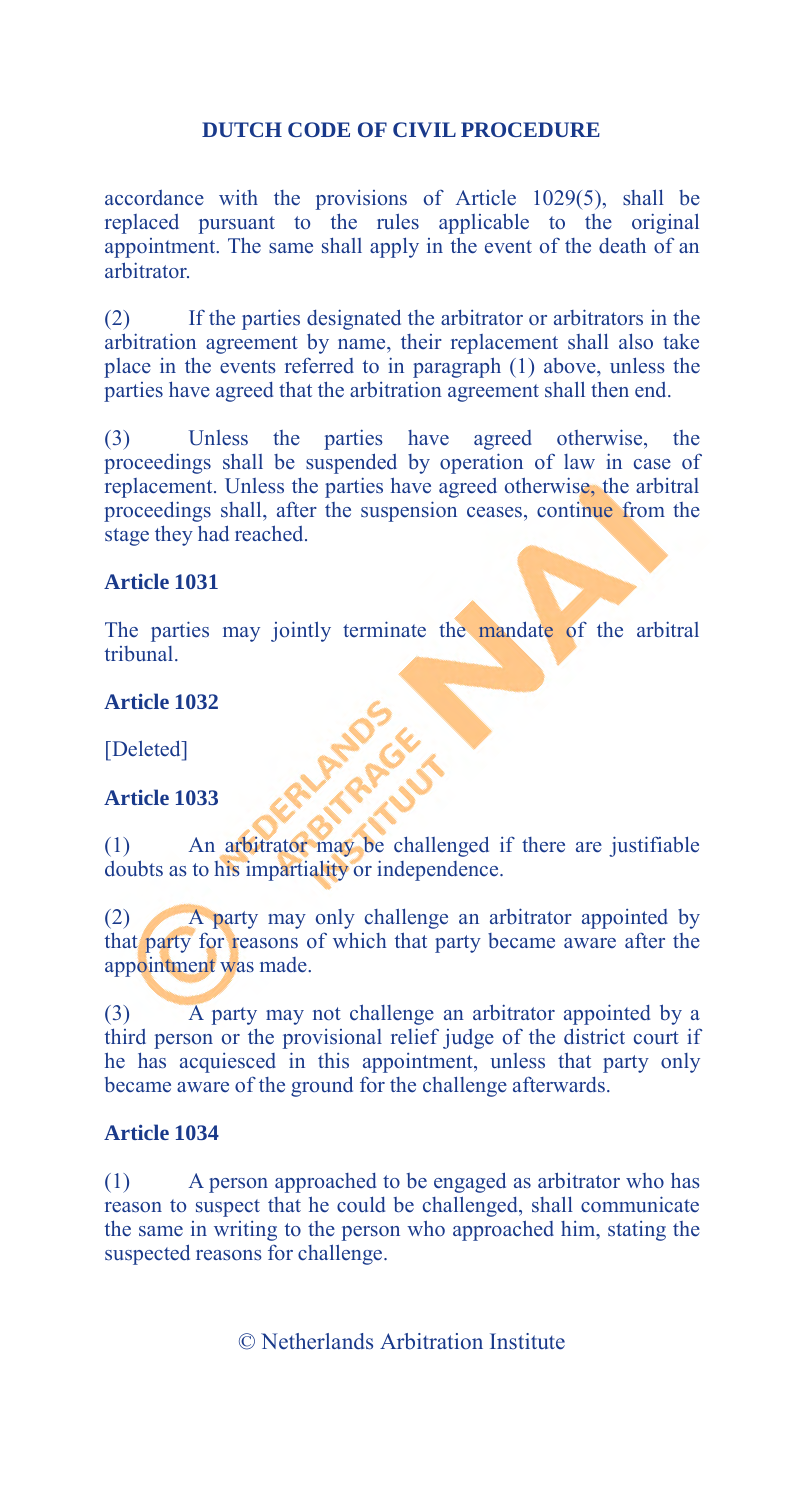(2) A person who has been appointed as arbitrator shall send the communication referred to in the previous paragraph to the parties upon having been appointed, unless they have already received said communication.

(3) An arbitrator who, during the arbitral proceedings, suspects that he could be challenged, shall communicate the same in writing to the parties, mentioning the suspected reasons for challenge, and, if the arbitral tribunal consists of multiple arbitrators, to the co-arbitrators.

#### **Article 1035**

(1) The challenging party shall give written notice of the reasons for challenge to the arbitrator concerned, the other party and, if the arbitral tribunal consists multiple arbitrators, the coarbitrators. The notice shall be given within four weeks after the day of receipt of the communication referred to in Article 1034 or, in the absence thereof, within four weeks after the reason for challenge becomes known to the challenging party.

(2) If a challenged arbitrator does not resign within two weeks after the day of receipt of a timely notice as referred to in the first paragraph, the provisional relief judge of the district court shall, at the request of the most diligent party, decide whether the challenge is well-founded. The request shall be submitted within two weeks after the day of receipt of the written notice from the challenged arbitrator that he will not resign, or, in the absence thereof, within six weeks after the date of receipt of the notice.

(3) If the challenged arbitrator resigns or the provisional relief judge of the district court finds the challenge to be wellfounded, the challenged arbitrator shall be replaced in accordance with the rules that governed his original appointment, unless the parties have agreed another manner of replacement. Article 1030(2) and (3) shall apply mutatis mutandis.

(4) If a challenged arbitrator resigns, this does not imply acceptance that the reasons for the challenge are well-founded.

(5) The arbitral tribunal may suspend the arbitral proceedings from the day of receipt of the timely notice, as referred to in the first paragraph, or afterwards, pending the challenge procedure, from the moment that the arbitral tribunal considers appropriate. If the challenge is found to be inadmissible or is not upheld, the proceedings, if suspended, shall resume from the stage they had reached.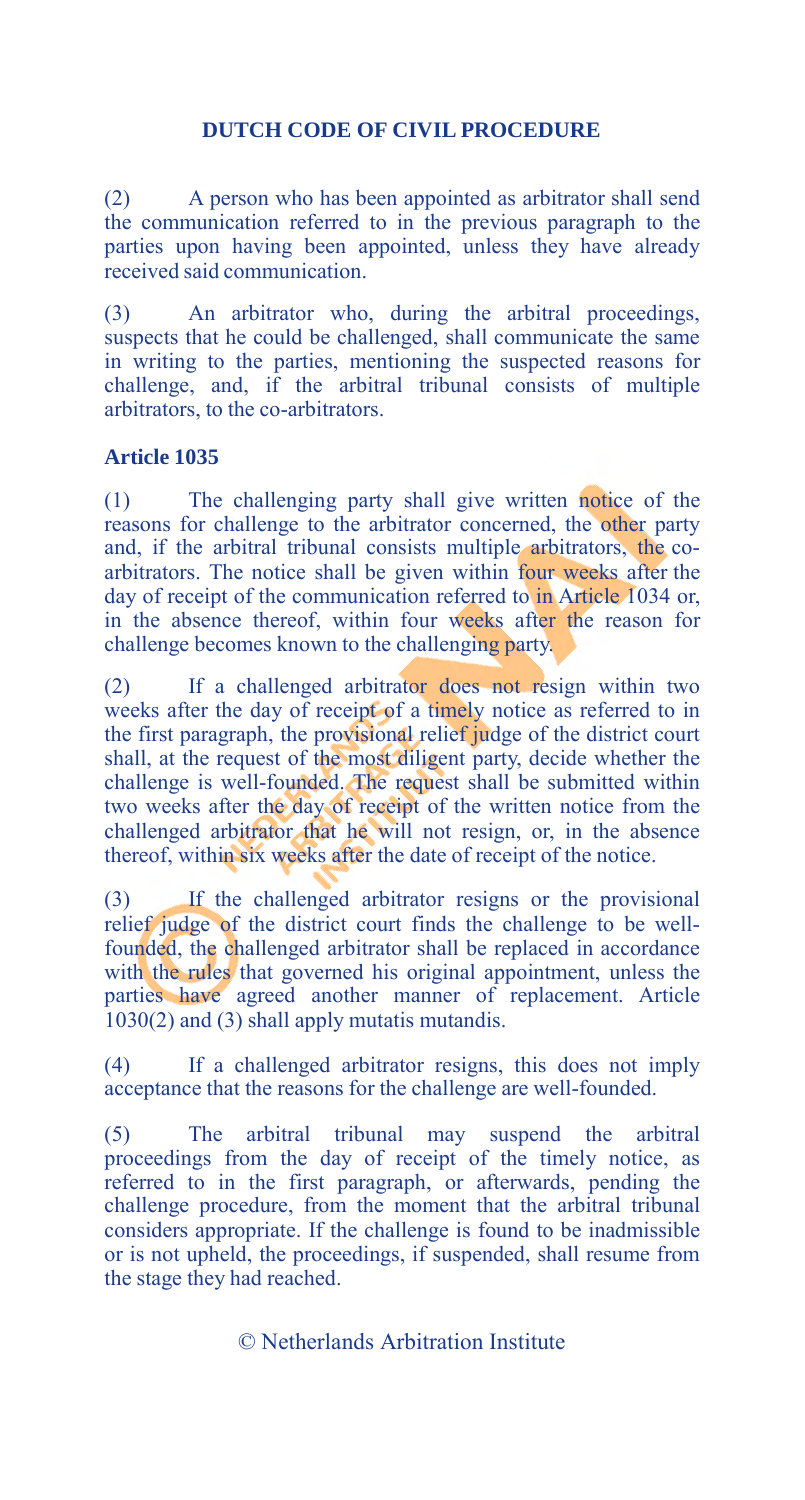(6) The parties may, by agreement, shorten or extend the time-limits referred to in the first and second paragraphs of this article.

(7) The parties may provide by agreement for the handling of a challenge request by an independent third person other than the provisional relief judge of the district court.

(8) A party that has reasons to challenge an arbitrator shall base a challenge request in accordance with the provisions in this article on these reasons, on pain of forfeiture of the right to invoke them later in the arbitral proceedings or in court.

## **Article 1035a**

If the arbitral tribunal is assisted by a secretary, Articles 1033 to 1035, inclusive, shall apply mutatis mutandis.

# SECTION TWO - THE ARBITRAL PROCEEDINGS

#### **Article 1036**

(1) Without prejudice to the provisions of mandatory law in this title, the arbitral proceedings shall be conducted in the manner agreed by the parties. Insofar as the parties have not made provision for the arbitral proceedings, they shall, without prejudice to the provisions in this title, be conducted in the manner determined by the arbitral tribunal.

(2) The arbitral tribunal shall treat the parties equally. The arbitral tribunal shall give the parties the opportunity mutually to set out and explain their positions and to comment on each other's positions and on all documents and other information brought to the attention of the arbitral tribunal during the proceedings. The arbitral tribunal shall not base its decision, where it is unfavourable for one party, upon documents and other information on which that party was not sufficiently able to comment.

(3) The arbitral tribunal shall guard against unreasonable delay of the proceedings and, if necessary, at the request of a party or of its own motion, take measures. The parties shall mutually be obliged to prevent unreasonable delay of the proceedings.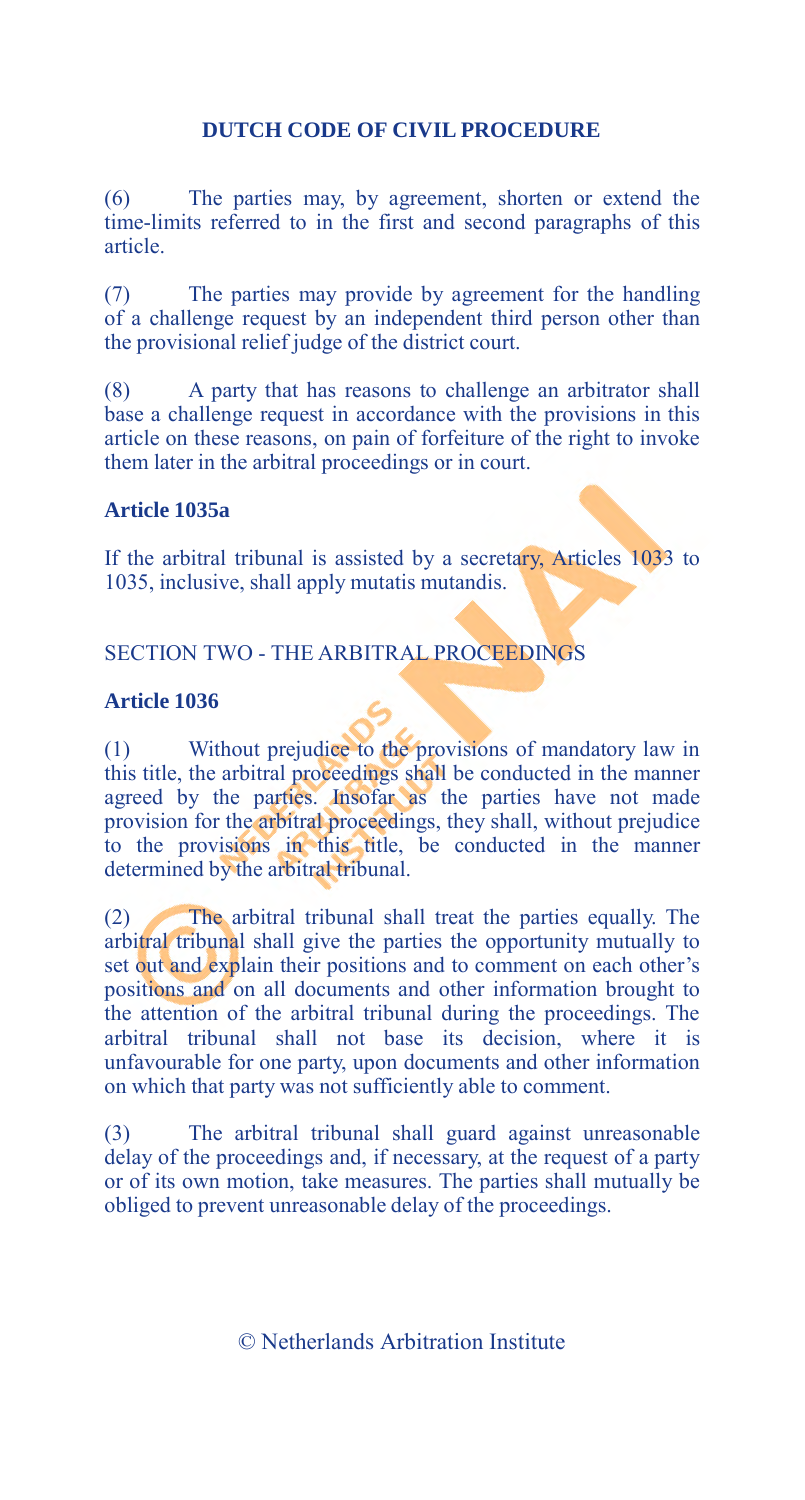#### **Article 1037**

(1) The place of arbitration shall be determined by agreement of the parties, or in the absence thereof, by the arbitral tribunal. The place where the award is made shall also be determined by the determination of the place of arbitration.

(2) If the place of arbitration has been determined neither by the parties nor by the arbitral tribunal, the place where the award is made, as stated by the arbitral tribunal in the award, shall be deemed to be the place of arbitration.

(3) The arbitral tribunal may hold hearings, deliberate, and hear witnesses and experts at any other place, within or outside the Netherlands, it considers appropriate, unless the parties have agreed otherwise. The arbitral tribunal shall have the power to appoint one of its members to hold the hearing referred to in the previous sentence, unless the parties have agreed otherwise.

#### **Article 1038**

(1) The parties may appear in the proceedings in person, be represented by a practising lawyer, or by a representative expressly authorised in writing for this purpose.

(2) The parties may be assisted in the proceedings by any persons of their choice.

## **Article 1038a**

(1) Unless the parties have agreed otherwise, the arbitral tribunal shall give the claimant and the respondent the opportunity to present a statement of claim and a statement of defence, respectively.

(2) Unless the parties have agreed otherwise, the arbitral tribunal shall be free to determine whether any further statements may be presented.

#### **Article 1038b**

The arbitral tribunal shall, at the request of any of the parties or of its own motion, give the parties the opportunity to explain their case at an oral hearing, unless the parties have agreed otherwise.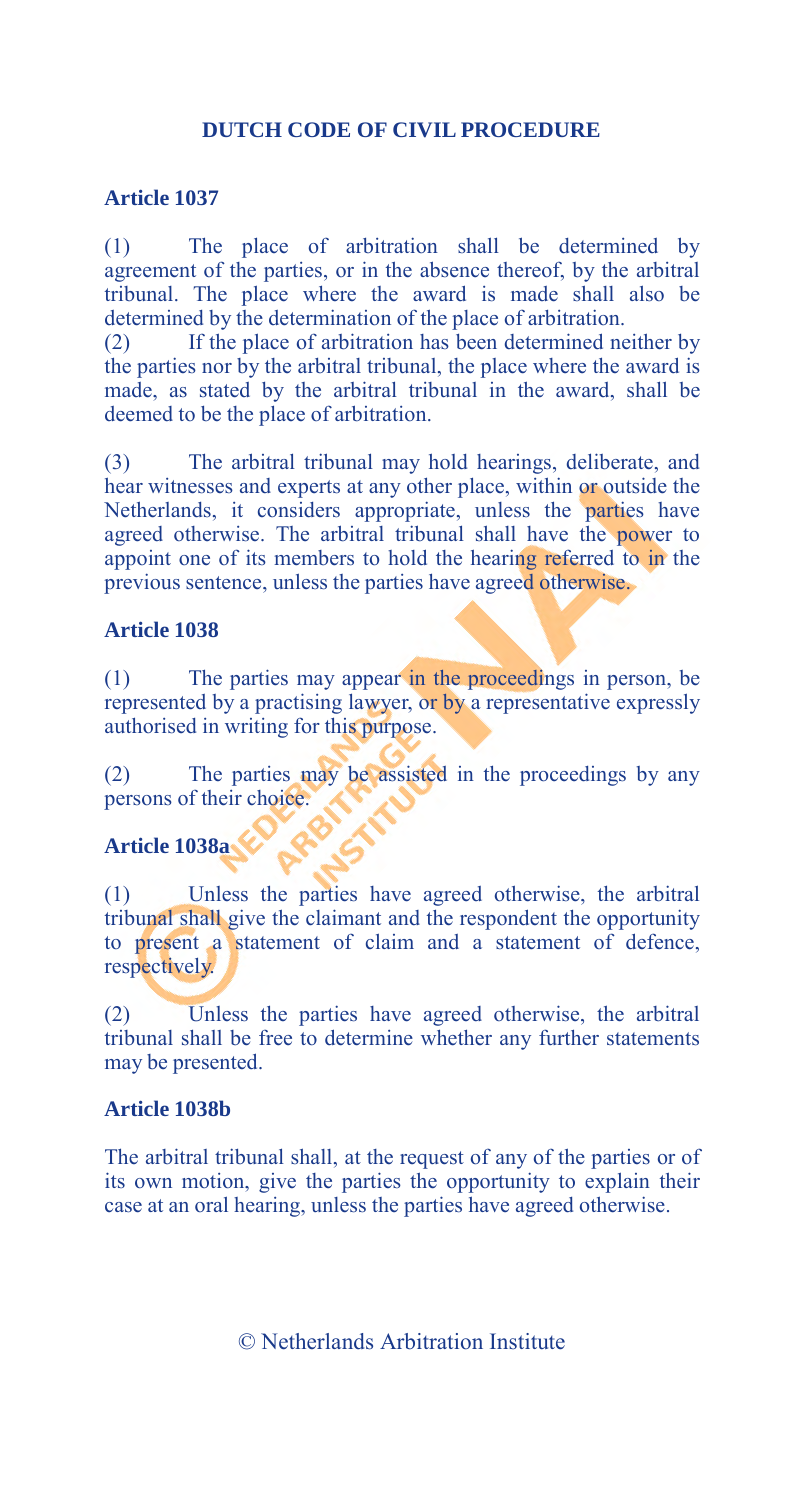## **Article 1038c**

(1) A counterclaim shall be admissible if it is subject to the same arbitration agreement as the one on which the claim is based or if that same arbitration agreement has been expressly or tacitly declared applicable by the parties.

(2) Unless the parties have agreed otherwise, a counterclaim as referred to in the first paragraph shall be presented directly with the statement of defence.

#### **Article 1038d**

A party may amend or increase its claim or counterclaim, respectively, or the grounds thereof, during the arbitral procedure, on the condition that the other party will not be unreasonably hindered in its defence or that the proceedings will not be unreasonably delayed.

#### **Article 1039**

(1) The arbitral tribunal shall be free to determine the rules of evidence, the admissibility of evidence, the division of the burden of proof and the assessment of evidence, unless the parties have agreed otherwise.

(2) The arbitral tribunal shall have the power to designate one of its members to hear witnesses or experts or to conduct an on-site examination or viewing, unless the parties have agreed otherwise.

# **Article 1040**

(1) Unless the parties have agreed otherwise, the statements referred to in Article 1038a shall, insofar as possible, be accompanied by the documents relied upon by the parties.

(2) The arbitral tribunal may, at the request of any of the parties or of its own motion, order the inspection of, a copy of or an extract from specific documents related to the dispute from the party which has these documents at its disposal, unless the parties have agreed otherwise. The arbitral tribunal shall determine the conditions under which and the manner in which inspection of, a copy of or an extract from documents are provided.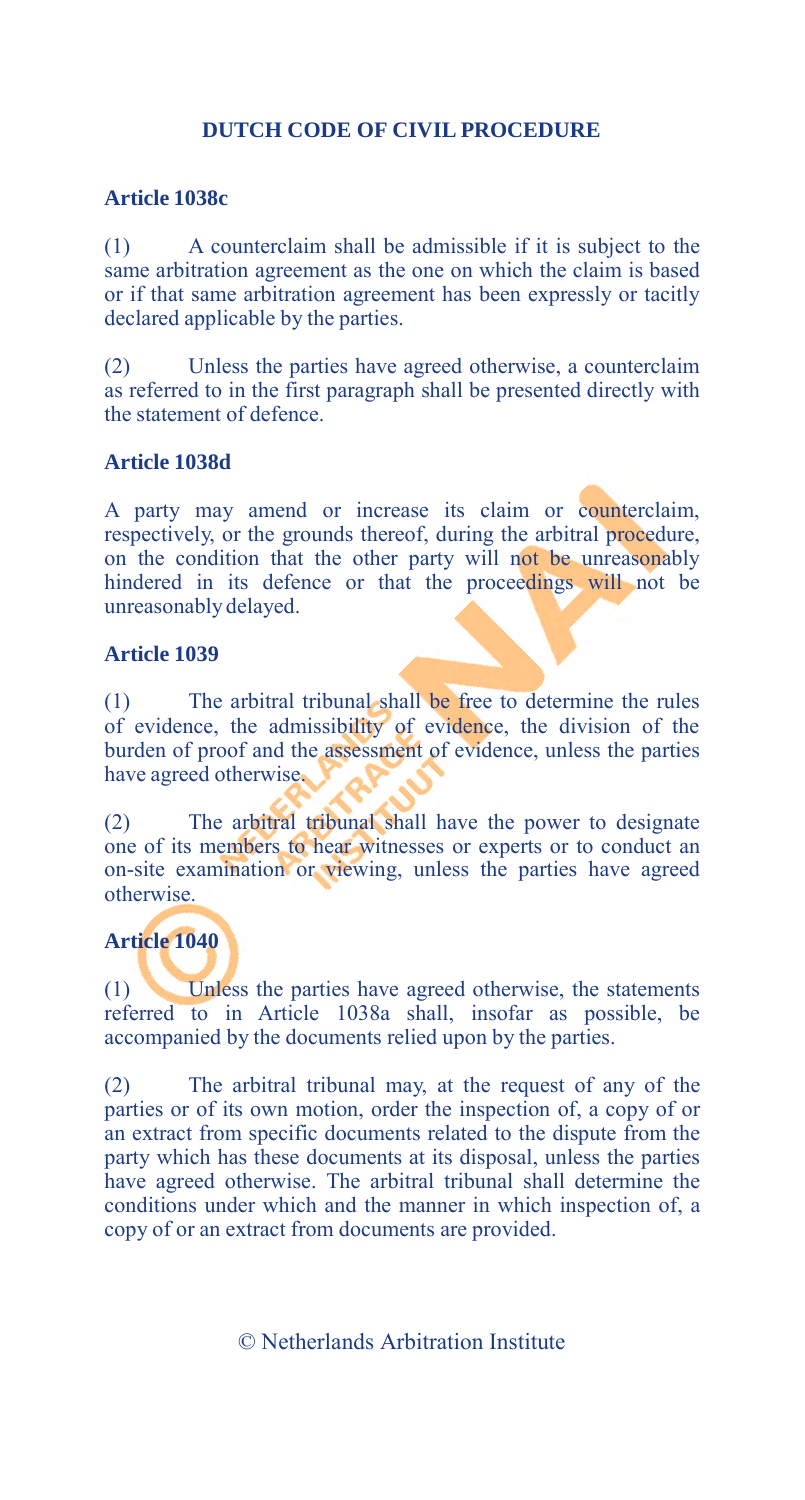## **Article 1041**

(1) The arbitral tribunal may, at the request of any of the parties or of its own motion, order parties to furnish evidence by hearing witnesses and experts, unless the parties have agreed otherwise.

(2) The arbitral tribunal may determine the form in which the statements of the witnesses and the experts are given, unless the parties have agreed otherwise.

(3) If an oral hearing of witnesses or experts takes place, the arbitral tribunal shall determine the time and place for the hearing and the manner in which the hearing will be conducted.

(4) If the arbitral tribunal considers it necessary, it shall hear the witnesses after they have sworn, in the manner prescribed by law, that they will tell the whole truth and nothing but the truth.

#### **Article 1041a**

(1) If a witness does not voluntarily appear, or having appeared, refuses to make a statement, the arbitral tribunal may allow the party requesting that the witness be heard, within a timelimit of time fixed by the arbitral tribunal, to apply to the provisional relief judge of the district court with the request that an examining judge be appointed before whom the examination of the witness will take place.

(2) The examination shall take place in the same manner as in ordinary cases, it being understood that the arbitrator or arbitrators, through the registry of the district court, will be given the opportunity to be present and to pose questions to the witness.

(3) The registry of the district court shall send the official report of the examination to the arbitral tribunal and the parties as quickly as possible.

(4) The arbitral tribunal may suspend the proceedings until the day that the arbitral tribunal has received the report of the examination.

## **Article 1042**

(1) Unless the parties have agreed otherwise, the arbitral tribunal may appoint one or more experts to give advice. The arbitral tribunal may consult the parties regarding the terms of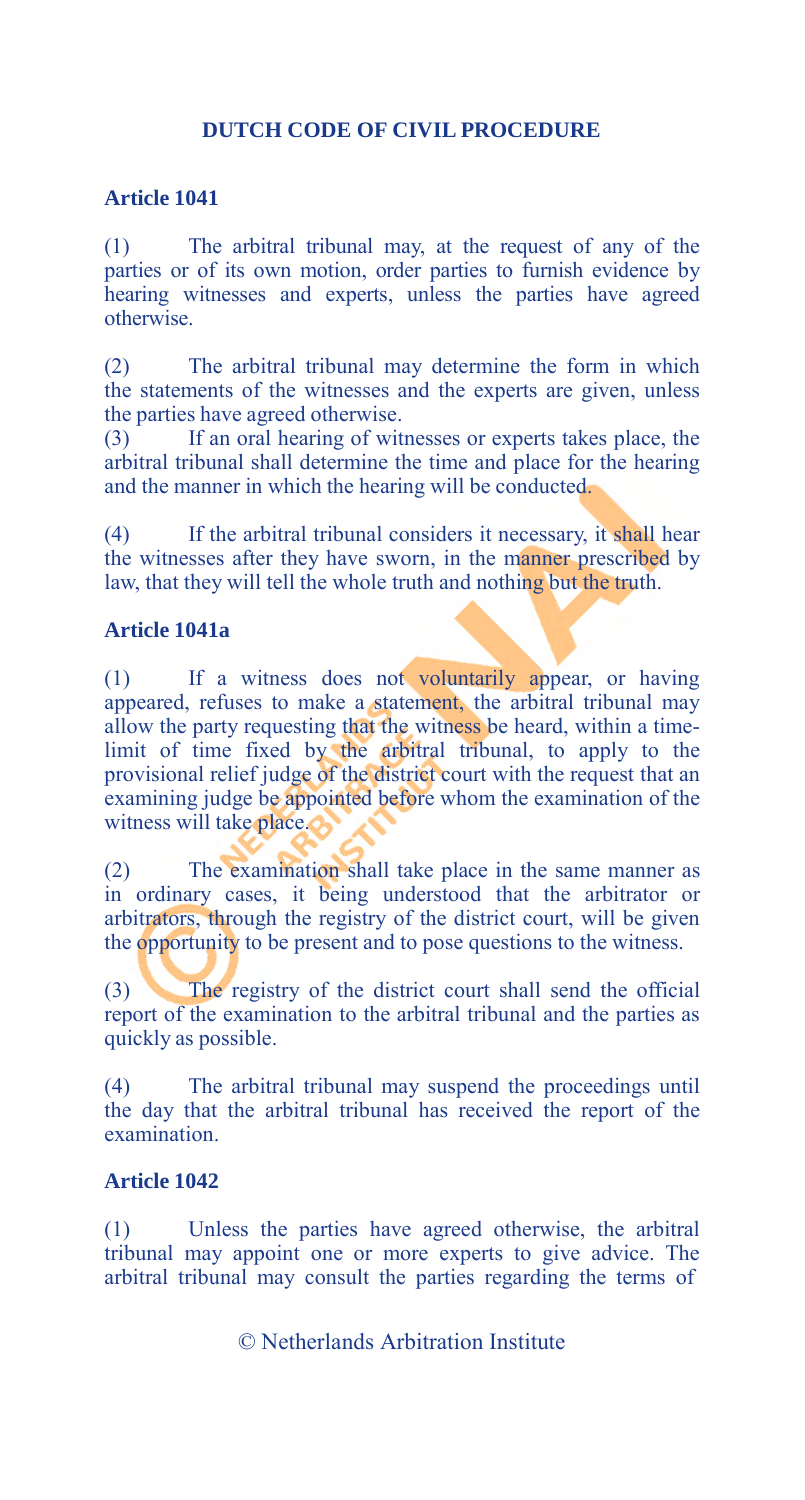reference to be issued to the experts. The arbitral tribunal shall send the parties a copy of the appointment and the terms of reference of the experts as soon as possible.

(2) The arbitral tribunal may require a party to provide the requisite information and necessary cooperation to the expert.

(3) At the request of any of the parties, the experts shall be heard at a hearing of the arbitral tribunal. If a party wishes to make such a request, it shall so notify the arbitral tribunal and the other party as soon as possible.

(4) Without prejudice to the provisions in paragraph (3), the arbitral tribunal shall give the parties the opportunity to be heard regarding the advice of the experts appointed by the arbitral tribunal, unless the parties have agreed otherwise.

#### **Article 1042a**

The arbitral tribunal may, at the request of any of the parties or of its own motion, examine a local situation or conduct a viewing, within or outside the Netherlands, unless the parties have agreed otherwise. The arbitral tribunal shall give the parties the opportunity to be present at the on-site examination or viewing.

#### **Article 1043**

At any stage of the proceedings, the arbitral tribunal may order the parties to appear in person for the purpose of providing information or attempting to arrive at a settlement.

## **Article 1043a**

(1) If the claimant, although reasonably given the opportunity to do so, fails to assert or reasonably explain its claims, without asserting well-founded reasons, the arbitral tribunal may, by award, or in another manner it considers appropriate, bring an end to the arbitral proceedings.

(2) If the respondent, although reasonably given the opportunity to do so, fails to submit its defence, without asserting well-founded reasons, the arbitral tribunal may immediately make an award.

(3) In the award referred to in the second paragraph, the claim shall be awarded, unless it appears to the arbitral tribunal to be unlawful or unfounded. The arbitral tribunal may, before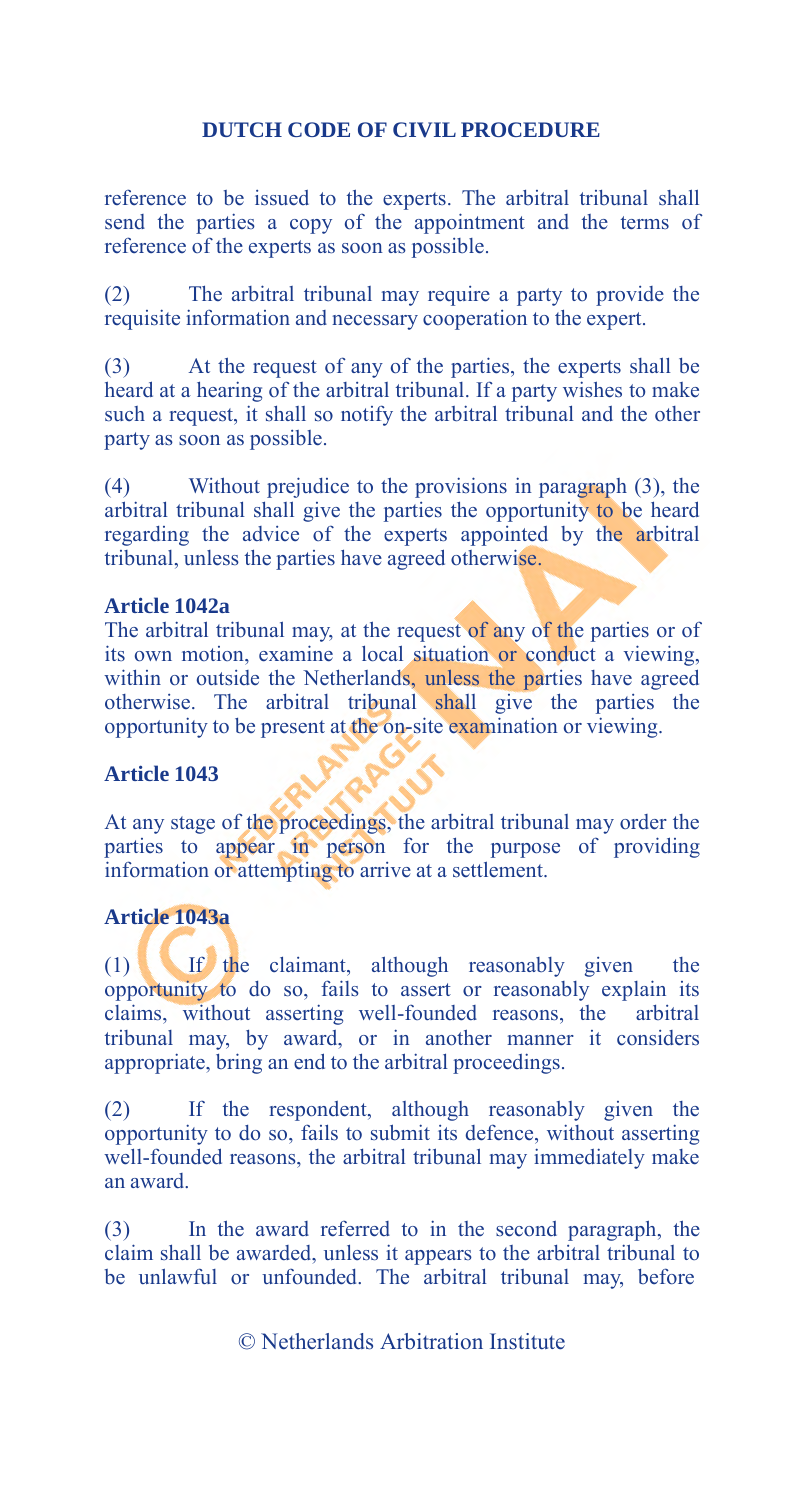making its award, require proof from the claimant of one or more of its assertions.

## **Article 1043b**

(1) During pending arbitral proceedings on the merits, the arbitral tribunal may, at the request of any of the parties, grant provisional relief, except for conservatory measures as referred to in the Fourth Title of the Third Book. The provisional relief must be related to the claim or counterclaim in the pending arbitral proceedings.

(2) By agreement, the parties may authorise an arbitral tribunal separately appointed for that purpose, irrespective of whether the arbitral proceedings on the merits are pending within the limits set by Article  $254(1)$ , to grant provisional relief at the request of any of the parties, except for conservatory measures as referred to in the Fourth Title of the Third Book.

(3) The arbitral tribunal referred to in the first and second paragraphs may, in conjunction with the provisional relief, require any party to provide sufficient security.

(4) Unless the arbitral tribunal determines otherwise, a decision by the arbitral tribunal on the request to grant provisional relief shall constitute an arbitral award to which the provisions of Sections Three to Five inclusive of this Title shall be applicable.

(5) The arbitral tribunal may, at the unanimous request of the parties, instead of taking a decision on provisional relief, immediately take a decision on the merits, in which it shall state the request. Such a decision on the merits shall constitute an arbitral award to which the provisions of Sections Three to Five, inclusive, of this Title shall be applicable.

(6) The arbitral tribunal may, at the unanimous request of the parties, convert an arbitral award as referred to in the fourth paragraph into an arbitral award as referred to in the fifth paragraph, in which it shall state the request.

## **Article 1044**

(1) Unless the parties have agreed otherwise, the arbitral tribunal may, through the intervention of the provisional relief judge of the district court at The Hague, request information as referred to in Article 3 of the European Convention on Information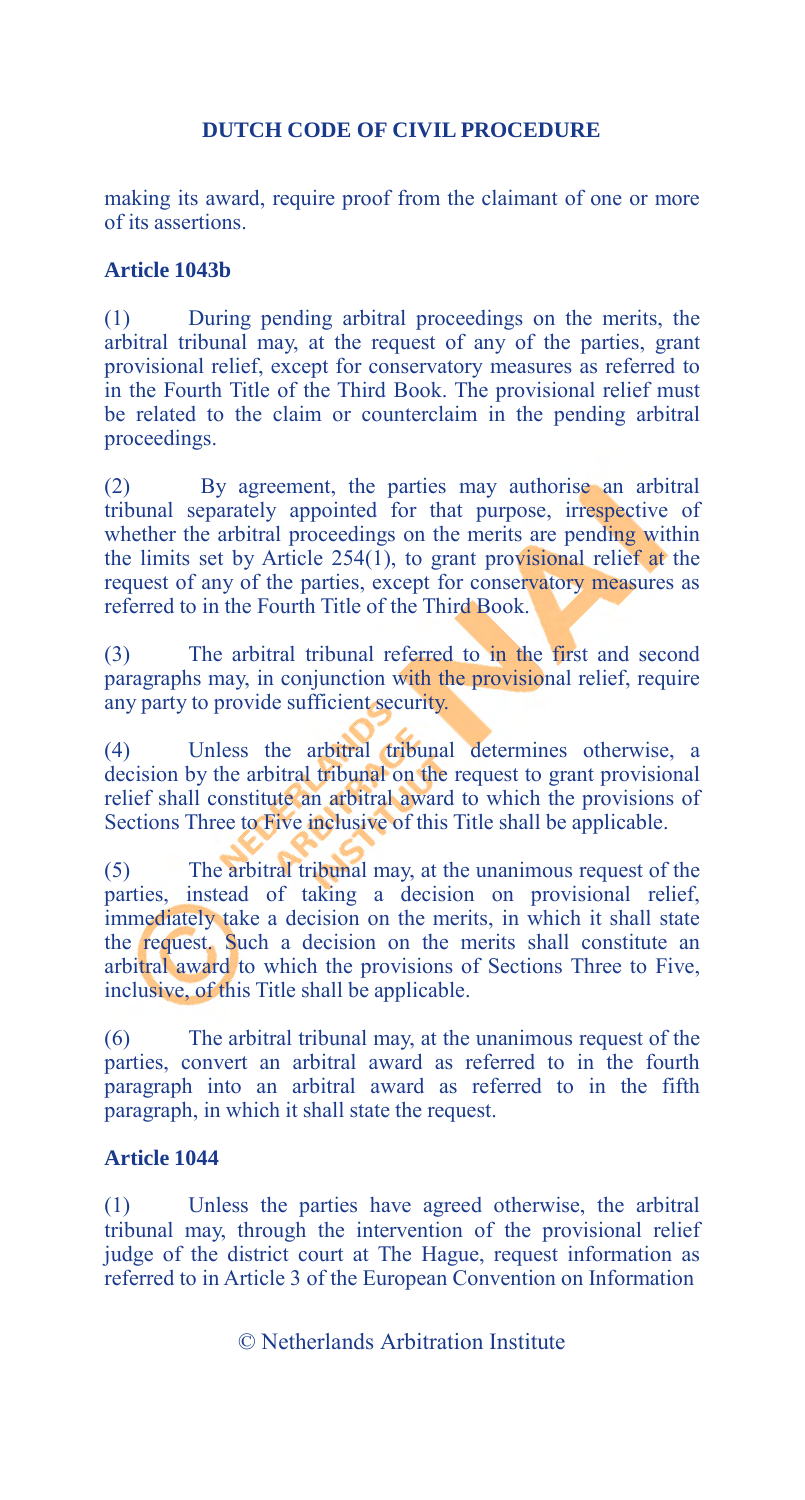on Foreign Law, done at London, 7 June 1968 (Dutch Treaty Series 1968, 142). The provisional relief judge shall send the request, unless it appears to him to be unfounded, to the agency referred to in Article 2 of said Convention as soon as possible and notify the arbitral tribunal thereof.

(2) The arbitral tribunal may suspend the proceedings until the day on which it has received the answer to its request for information.

# **Article 1045**

(1) Unless the parties have agreed otherwise, at the written request of a third person who has an interest in arbitral proceedings, the arbitral tribunal may allow that person to join or intervene in the proceedings, provided that the same arbitration agreement as between the original parties applies or enters into force between the parties and the third person.

(2) The arbitral tribunal shall send a copy of the request to the parties as soon as possible.

(3) The arbitral tribunal shall give the parties the opportunity to make their opinions known. The arbitral tribunal may give the third person the opportunity to make its opinion known

(4) By the allowance of the joinder or intervention, the third person shall become a party to the arbitral proceedings.

(5) After the allowance of a joinder or an intervention, the arbitral tribunal shall arrange the further course of the proceedings, unless the parties have made provision for this by agreement.

# **Article 1045a**

(1) At the written request of a party the arbitral tribunal may allow that party to implead a third person, provided that the same arbitration agreement as between the original parties applies or enters into force between the interested party and the third person.

(2) A copy of the notice of impleader shall be sent to the arbitral tribunal and the other party as soon as possible.

(3) The arbitral tribunal shall give the parties and the third person the opportunity to make their opinions known.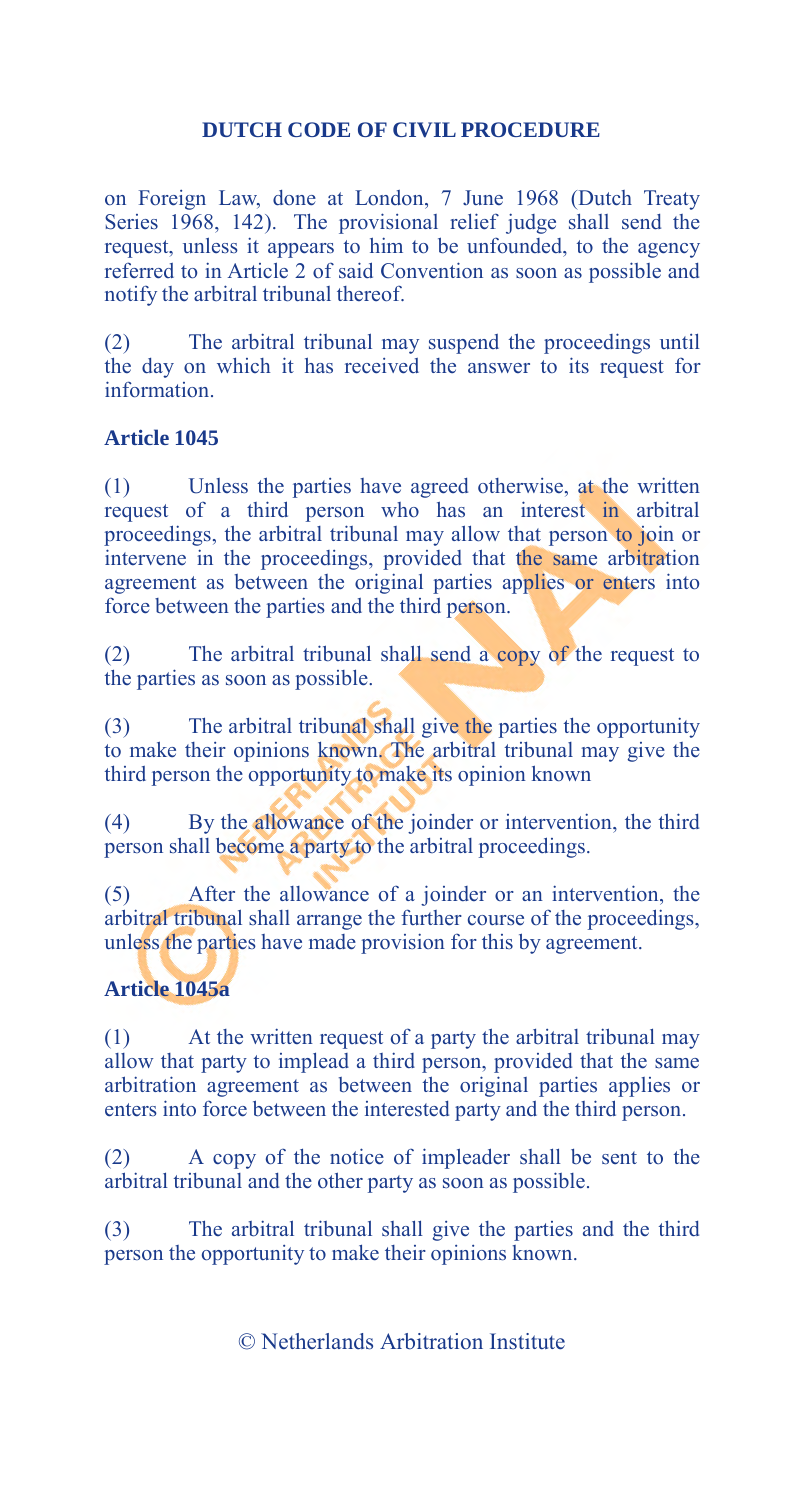(4) The arbitral tribunal shall not allow the impleader if the arbitral tribunal finds it implausible, in advance, that the third person will be required to bear the adverse consequences of a possible judgement against the interested party or is of the opinion that impleader proceedings are likely to cause unreasonable or unnecessary delay of the proceedings.

(5) After allowing the impleader the arbitral tribunal shall determine the further course of proceedings, unless the parties have made provision for this by agreement. **Article 1046**

(1) In respect of arbitral proceedings pending in the Netherlands, a party may request that a third person designated to that end by the parties order consolidation with other arbitral proceedings pending within or outside the Netherlands, unless the parties have agreed otherwise. In the absence of a third person designated to that end by the parties, the provisional relief judge of the district court of Amsterdam may be requested to order consolidation of arbitral proceedings pending in the Netherlands with other arbitral proceedings pending in the Netherlands, unless the parties have agreed otherwise.

(2) Consolidation may be ordered insofar as it does not cause unreasonable delay in the pending proceedings, also in view of the stage they have reached, and the two arbitral proceedings are so closely connected that good administration of justice renders it expedient to hear and determine them together to avoid the risk of irreconcilable decisions resulting from separate proceedings.

(3) The third person or the provisional relief judge may grant or refuse the request, after he has given all the parties and, if appointed, the arbitrators, an opportunity to make their opinions known. His decision shall be communicated in writing to all the parties and the arbitral tribunals concerned.

(4) If the third person or the provisional relief judge orders consolidation, the parties shall, in mutual consultation, appoint the arbitrator or arbitrators, in an uneven number, and determine the rules which shall apply to the consolidated proceedings. If, within a time-limit fixed by the third person or the provisional relief judge, the parties fail to reach agreement in this regard, the third person or the provisional relief judge shall, at the request of the most diligent party, appoint the arbitrator or arbitrators and, if necessary, determine the rules which shall apply to the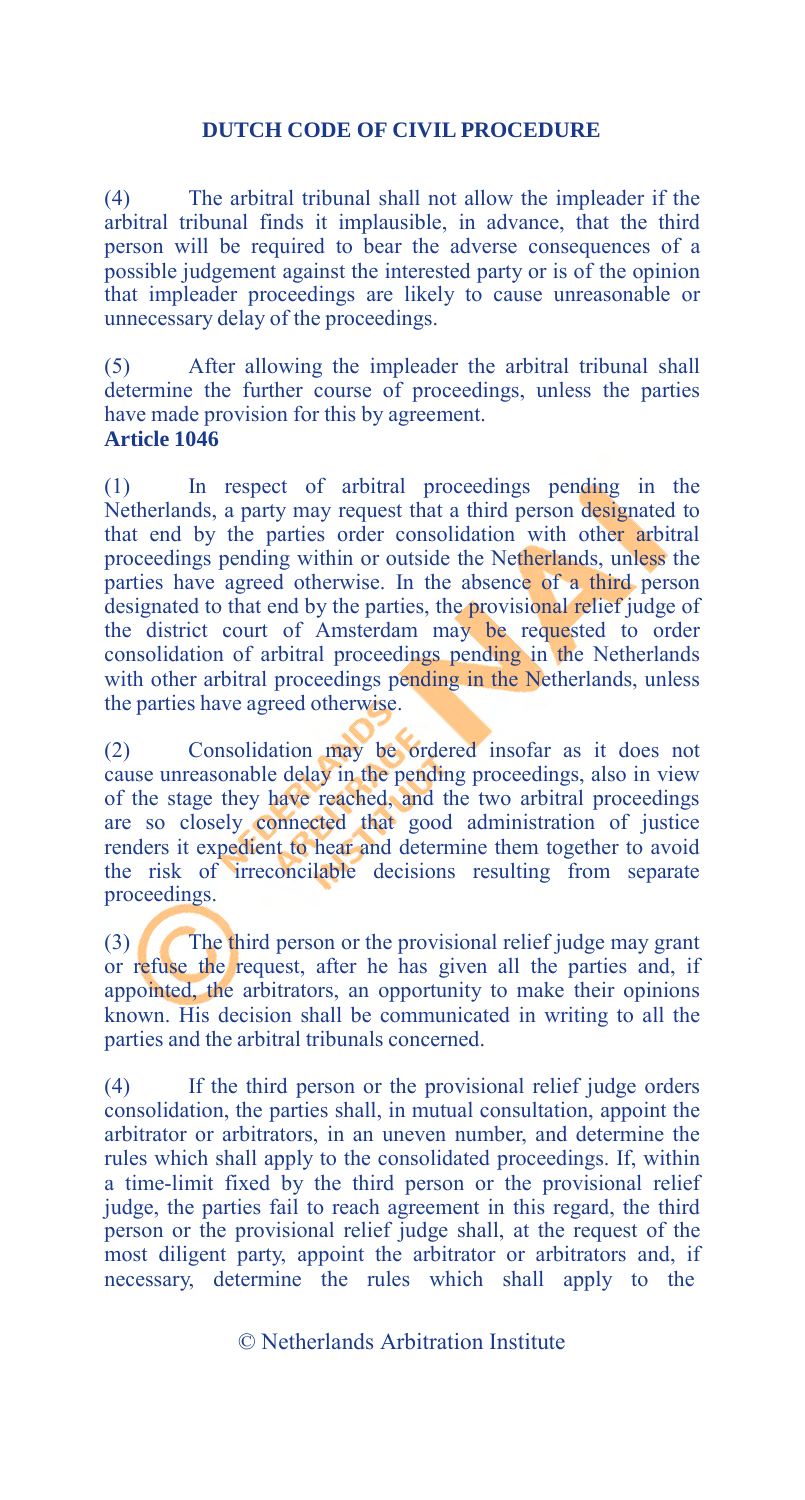consolidated proceedings. The third person or the provisional relief judge shall, if necessary, determine the remuneration for the work already carried out by the arbitrators whose mandate is terminated by reason of the consolidation. Article 1027(4) shall apply mutatis mutandis.

#### **Article 1047**

With the exception of the provisions of Articles 1037 and 1048, the provisions of this Section shall not apply to arbitrations concerning the matters referred to in Article 1020(4)(a). In that event the proceedings shall be conducted in the manner agreed by the parties or, insofar as the parties have not made provision for this, as determined by the arbitral tribunal.

#### **Article 1048**

The determination of the date on which the award will be made shall be at the exclusive discretion of the arbitral tribunal.

#### **Article 1048a**

A party that has appeared in the proceedings shall make objection to the arbitral tribunal without unreasonable delay, sending a copy thereof to the other party, as soon as it knows or reasonably should know of any act contrary to, or failure to act in accordance with, any provisions in the Second Section of this Title, the arbitration agreement, or any order, decision or measure of the arbitral tribunal. If a party fails to do so, then the right to rely on this later in the arbitral proceedings or before the court shall be forfeited.

# SECTION THREE - THE ARBITRAL AWARD

#### **Article 1049**

(1) The arbitral tribunal may render a final award, a partial final award, or an interim award. A final award or a partial final award exists if the claim is wholly or partially settled in the operative part of an award.

(2) If an arbitral tribunal makes an award that, as evidenced by the operative part, partially forms an interim award and partially a final award, such an award is a partial final award.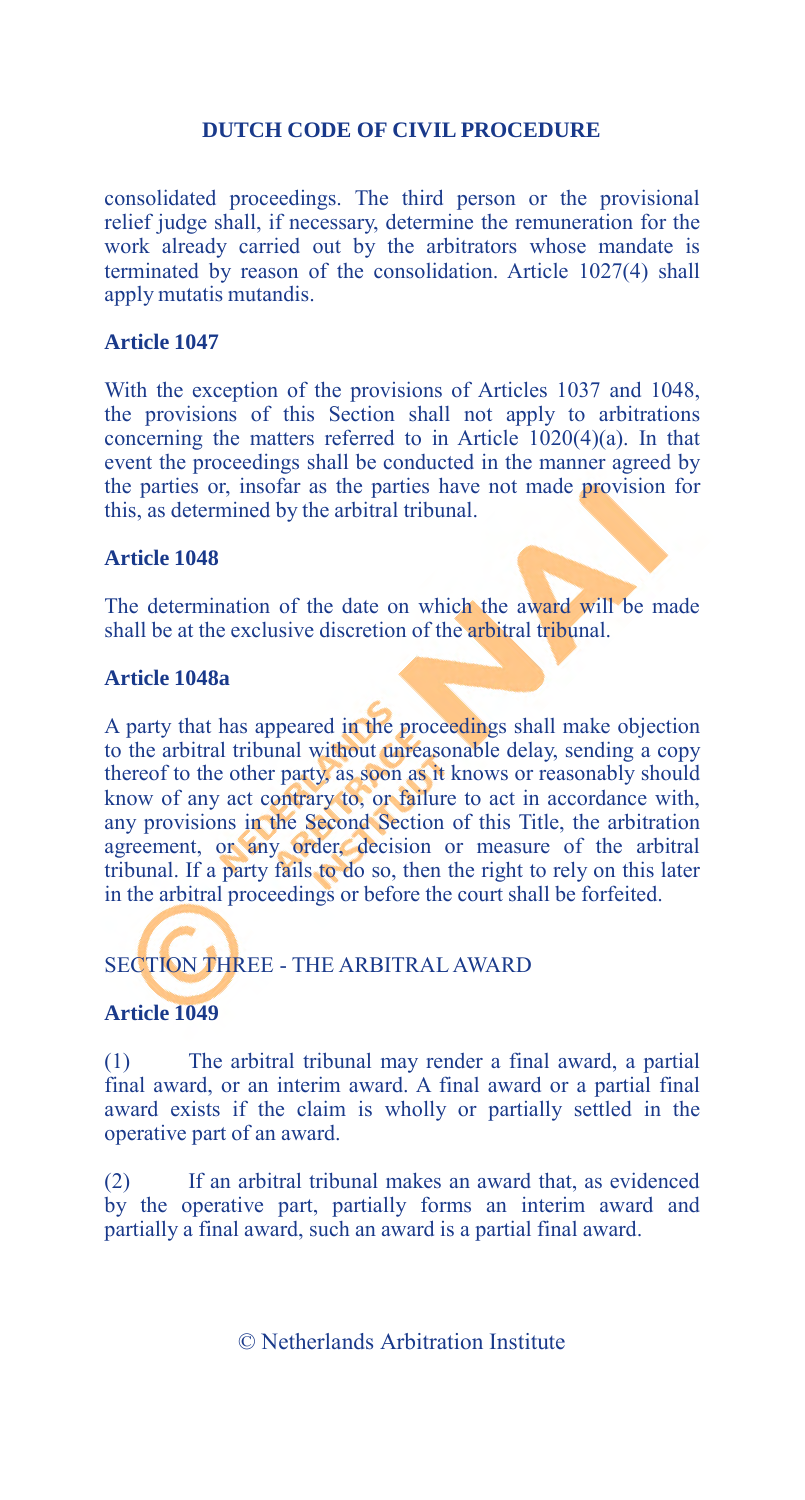**Article 1050** 

[Deleted]

**Article 1051** 

[Deleted]

#### **Article 1052**

(1) The arbitral tribunal shall have the power to rule on its own jurisdiction.

(2) A party that has appeared in the arbitral proceedings must raise a plea that the arbitral tribunal does not have jurisdiction on the ground of non-existence of a valid arbitration agreement before submitting a defence, on pain of forfeiting its right to rely on this later, in the arbitral proceedings or before the court, unless this plea is made on the ground that the dispute is not capable of settlement by arbitration according to Article  $1020(3)$ .

(3) A party who has cooperated in the composition of the arbitral tribunal may not, in the arbitral proceedings or before the court, raise the plea that the arbitral tribunal does not have jurisdiction on the ground that the arbitral tribunal was composed in violation of the applicable rules. A party that has appeared in the arbitral proceedings and that has not cooperated in the composition of the arbitral tribunal shall raise the plea that the arbitral tribunal does not have jurisdiction on the ground that the arbitral tribunal was composed in violation of the applicable rules before submitting a defence, on pain of forfeiting its right to rely on this later, in the arbitral proceedings or before the court.

(4) The decision in which the arbitral tribunal declares that it has jurisdiction can only be challenged simultaneously with a subsequent final or partial final award using the legal remedies mentioned in Article 1064.

(5) If and insofar as the arbitral tribunal has declared that it has no jurisdiction on the ground of non-existence of a valid arbitration agreement as referred to in the second paragraph, the court shall have jurisdiction to hear the case. If and insofar as the arbitral tribunal has no jurisdiction on another ground, the arbitration agreement shall remain valid, unless the parties have agreed otherwise.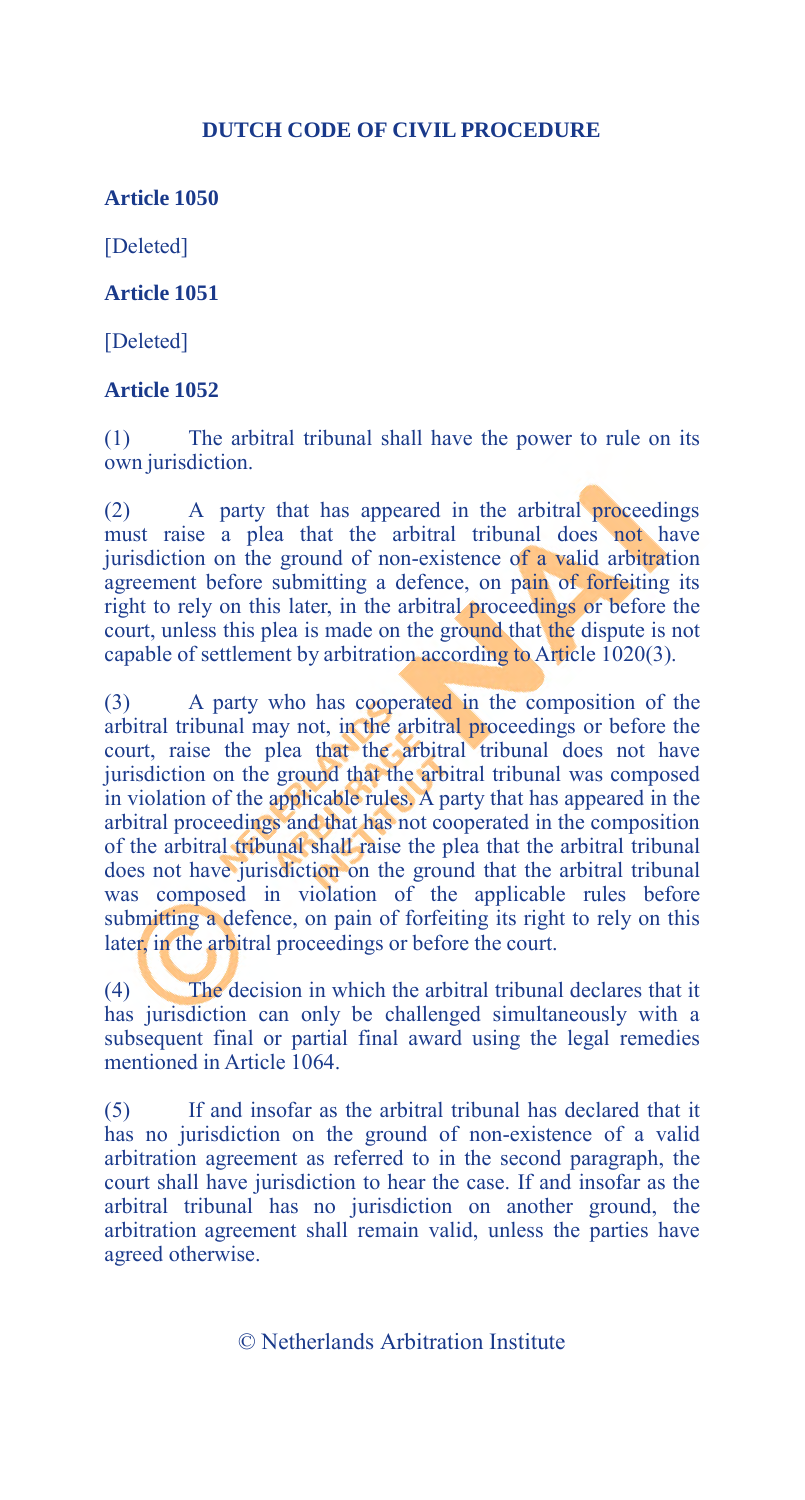(6) The declaration of no jurisdiction referred to in the previous paragraph shall constitute an arbitral award to which the First Section B to the Fifth Section of this Title, inclusive, are applicable.

#### **Article 1053**

An arbitration agreement shall be considered and decided upon as a separate agreement. The arbitral tribunal shall have the power to decide on the existence and the validity of the main contract of which the arbitration agreement forms part or to which it is related.

#### **Article 1054**

(1) The arbitral tribunal shall decide in accordance with the rules of law.

(2) If a choice of law has been made by the parties, the arbitral tribunal shall decide in accordance with the rules of law designated by the parties. Failing such designation of law, the arbitral tribunal shall decide in accordance with the rules of law which it considers appropriate.

(3) The arbitral tribunal shall decide as amiable compositeur if the parties, by agreement, have authorised it to do so.

(4) In any event the arbitral tribunal shall take into account any applicable trade usages.

#### **Article 1055**

[Deleted]

#### **Article 1056**

In any event where the court has the power to impose a penalty for non-compliance, the arbitral tribunal shall have such power as well. Without prejudice to the applicability of Articles 611a to 611h inclusive, in the events referred to in Article 611d, the revocation, the suspension or the reduction of the penalty must be requested from the arbitral tribunal, and if the mandate of the arbitral tribunal is not still in effect, from the provisional relief judge of the district court within whose district the place of arbitration is located.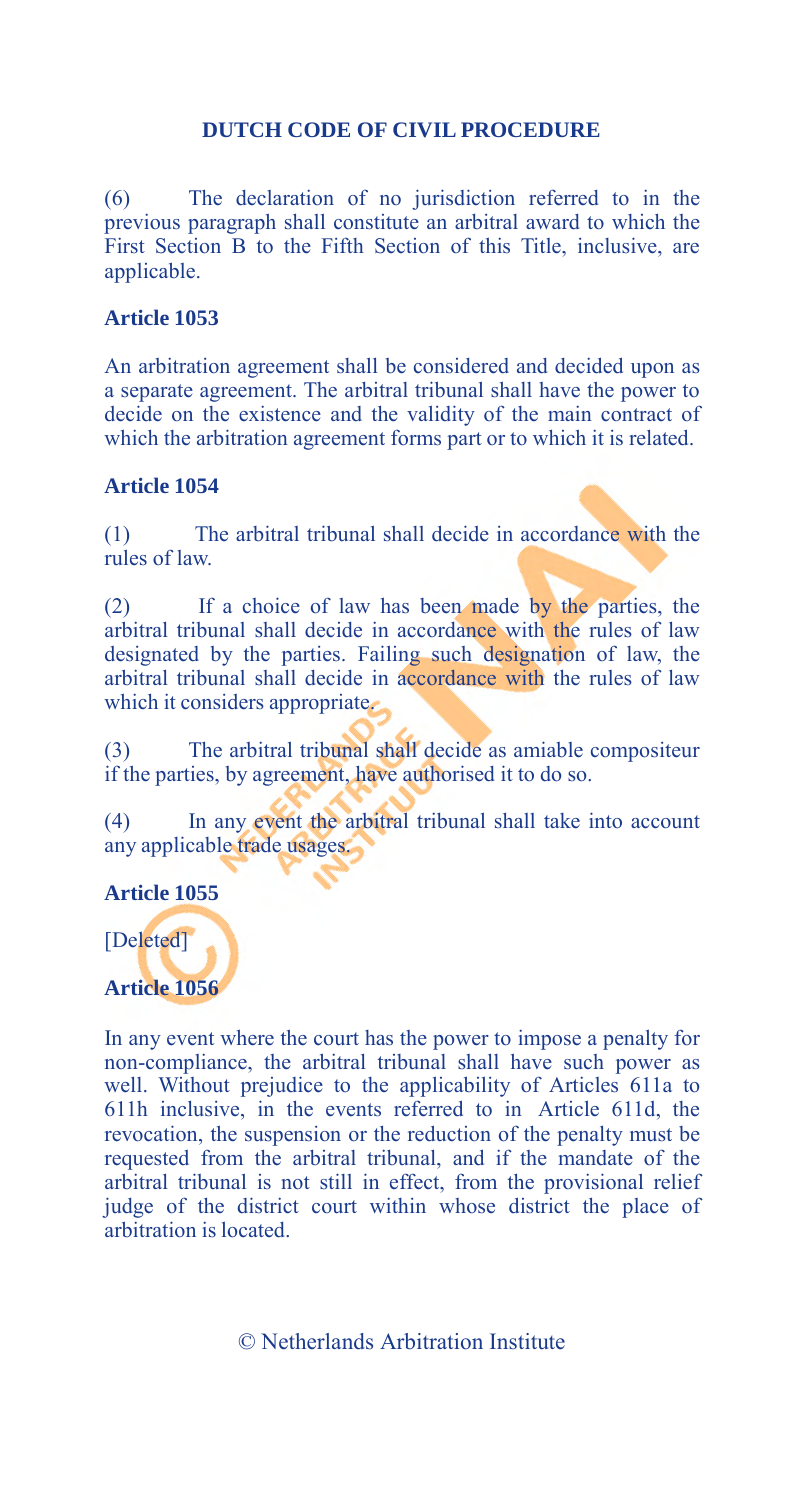## **Article 1057**

(1) Unless the parties have agreed otherwise, if the arbitral tribunal consists of multiple arbitrators, it shall decide by a majority of votes. If the arbitral tribunal consists of multiple arbitrators, procedural matters of minor importance may be decided by the chairman of the arbitral tribunal if he has been so authorised by the co-arbitrators, unless the parties have agreed otherwise.

(2) The award shall be made in writing and signed by the arbitrator or arbitrators.

(3) If a minority of the arbitrators refuses to sign, this shall be stated by the other arbitrators in the award signed by them. A similar statement shall be made if a minority is incapable of signing and it is unlikely that the impediment will cease to exist shortly.

- (4) In addition to the decision, the award shall in any event:
- (a) the name and place of residence of the arbitrator or each of the arbitrators;
- (b) the name and place of residence of each of the parties;
- (c) the date on which the award is made;
- (d) the place where the award is made;
- (e) the reasons for the decision given in the award.

(5) In derogation of the fourth paragraph, subsection (e), the award shall contain no grounds for the decision given if:

(a) the award exclusively concerns the determination only of the quality or condition of goods as referred to in Article 1020(4) (a);

(b) the recording of a settlement as referred to in Article 1069; or

(c) in all other events, after the arbitration has been commenced, the parties agree in writing that no grounds shall be given for the decision.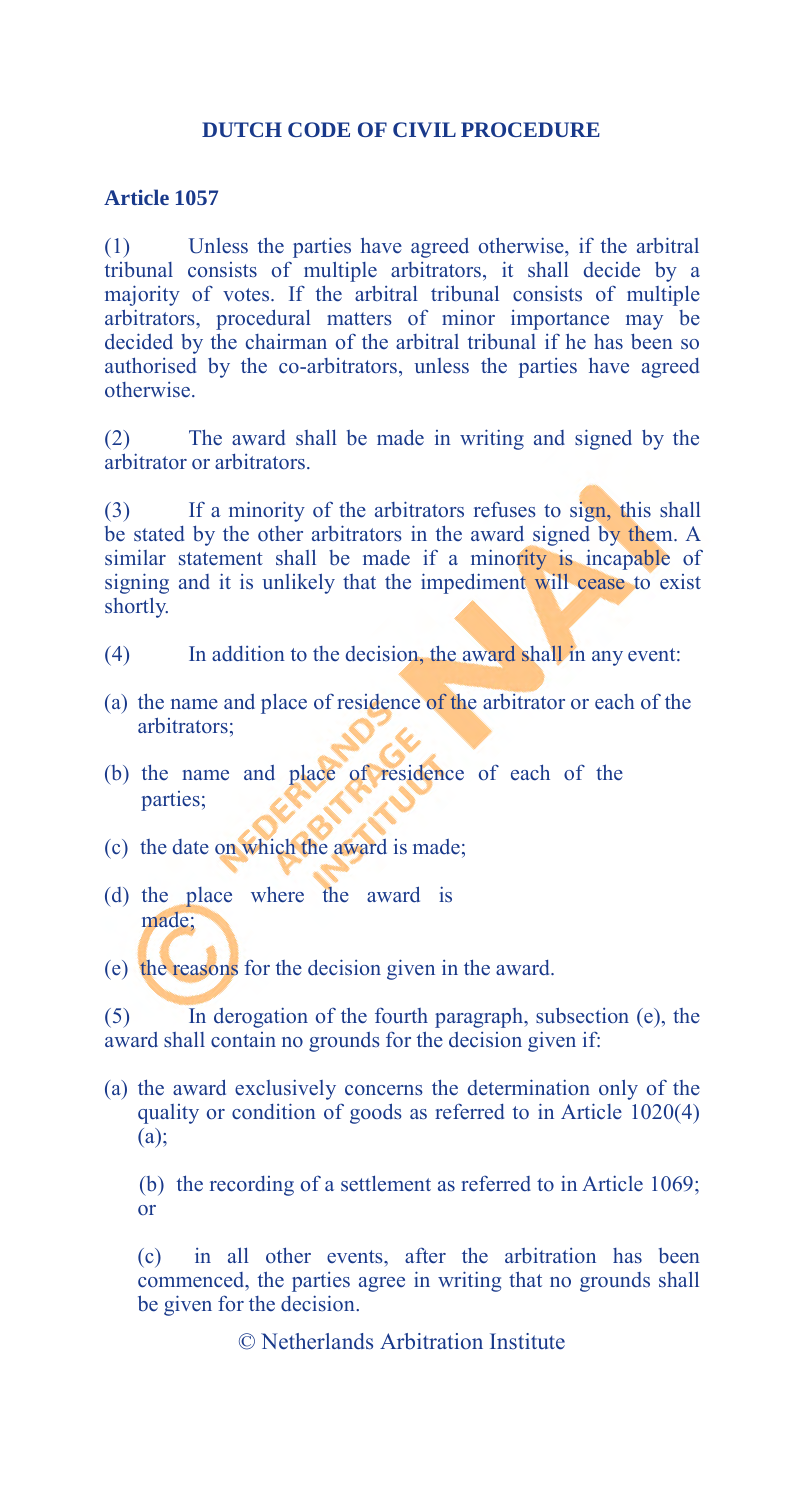#### **Article 1058**

- (1) The arbitral tribunal shall ensure that, as soon as possible:
- (a) the original of the award, or a copy thereof certified by an arbitrator or a third person designated by the parties, is sent to the parties.
- (b) the original of a final or partial final award is deposited with the registry of the district court within whose district the place of arbitration is located, insofar as the parties have so agreed.

(2) The award shall be deemed to have been sent if four weeks have elapsed after the date of the award.

(3) Without prejudice to the provisions of Articles 1060, 1061 and 1065a, the mandate of the arbitral tribunal shall terminate when the last final award is sent to the parties or, in the event referred to in the first paragraph under (b), upon the deposit of the last final award with the registry of the district court.

(4) No copy of or extract from a deposited award shall be issued to third persons.

(5) Unless the parties have agreed other time-limits as referred to in Articles 1060, 1061, and 1061c, a time-limit of three months from the date of the deposit of the award with the registry of the district court shall apply, if the parties have agreed such deposit.

#### **Article 1059**

(1) Decisions concerning the legal relationship in dispute and contained in an arbitral award in relation to which ordinary means of recourse are no longer available shall have res judicata effect in other proceedings between the same parties from the day on which they have been given. Article 236(2) and (3) shall apply mutatis mutandis.

(2) The first paragraph shall not apply to decisions as referred to in Article 1043b concerning provisional relief.

(3) An arbitral award in relation to which ordinary means of recourse are no longer available as referred to in the first paragraph shall have binding force between the same parties in another proceeding from the day on which it has been made.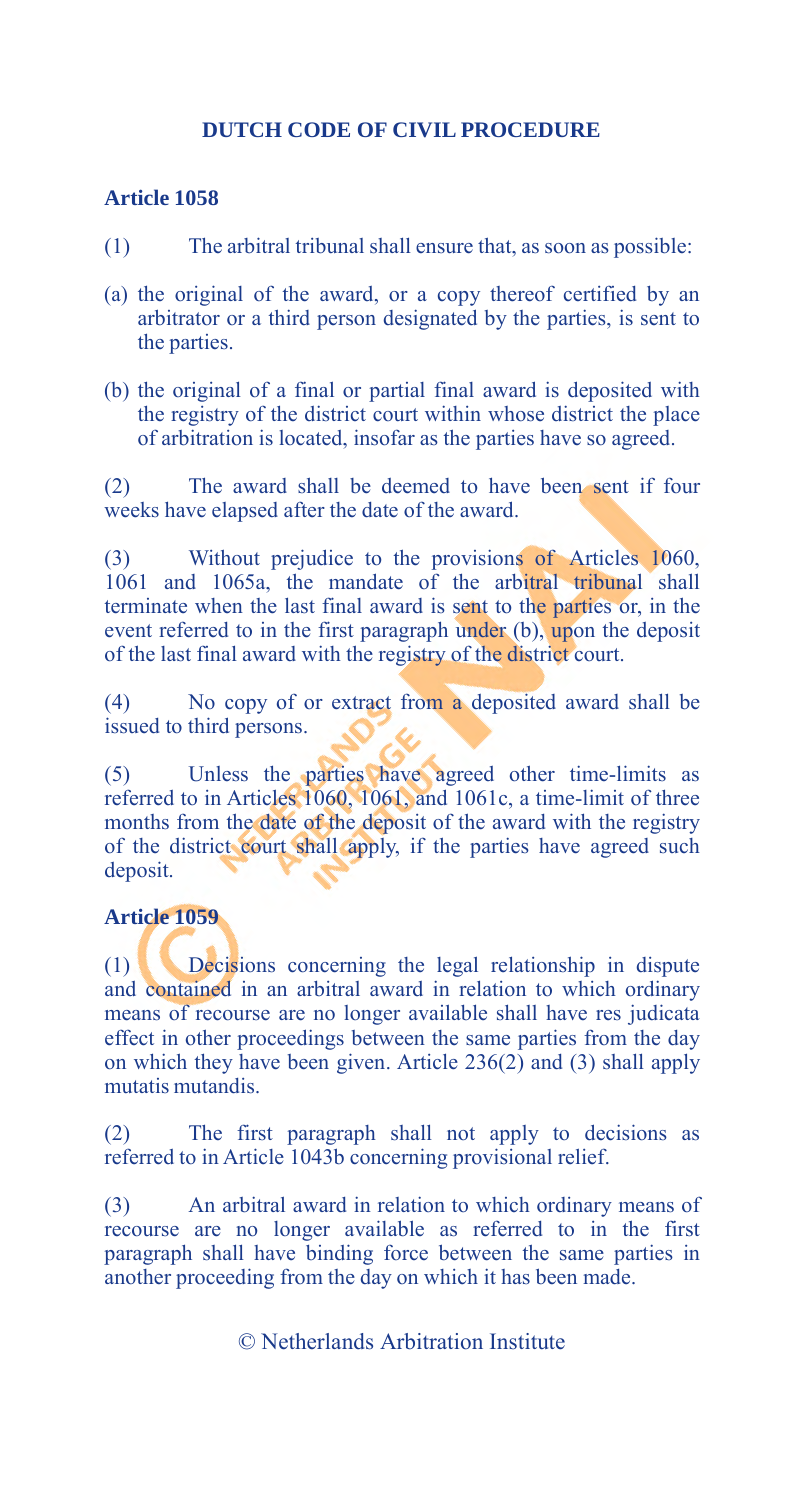## **Article 1060**

(1) A party may, within a time-limit as agreed by the parties or within three months after the day the award was sent, request in writing that the arbitral tribunal correct a manifest computing error, clerical error, or other manifest error that lends itself to simple rectification in the award.

(2) If the particulars referred to in Article  $1057(4)(a)$  to (d) inclusive are stated incorrectly or are partially or wholly absent from the award, a party may, within a time-limit as agreed by the parties or within three months after the day the award was sent, request in writing that the arbitral tribunal correct such particulars.

(3) A copy of a request as referred to in the first or second paragraph shall be sent to the other party by the arbitral tribunal.

(4) The arbitral tribunal may, within a time-limit as agreed by the parties or within three months after the day the award was sent, also of its own motion proceed to the correction referred to in the first or second paragraph.

(5) Before the arbitral tribunal decides on a request referred to in the first or second paragraph, or decides of its own motion to proceed to the correction as referred to in the fourth paragraph, it shall give the parties the opportunity to comment on the matter.

(6) If the arbitral tribunal proceeds to the correction, it shall be made by the arbitral tribunal on the original and the copies of the award and be signed by it, or mentioned in a separate document signed by the arbitral tribunal, which document shall be considered to be a part of the award. Articles 1057(1) to (3) inclusive and Article 1058(1) shall apply mutatis mutandis.

(7) If the arbitral tribunal denies the request for correction, then it shall communicate this to the parties in writing.

(8) The request, referred to in the first and second paragraphs, shall not suspend the possibility of enforcement, unless the provisional relief judge finds that important reasons exist to suspend this possibility until a decision has been made on the request. The provisions in Article 1070 shall apply mutatis mutandis to the decision of the provisional relief judge. The same shall apply if the arbitral tribunal proceeds to the correction of its own motion in accordance with the fourth paragraph.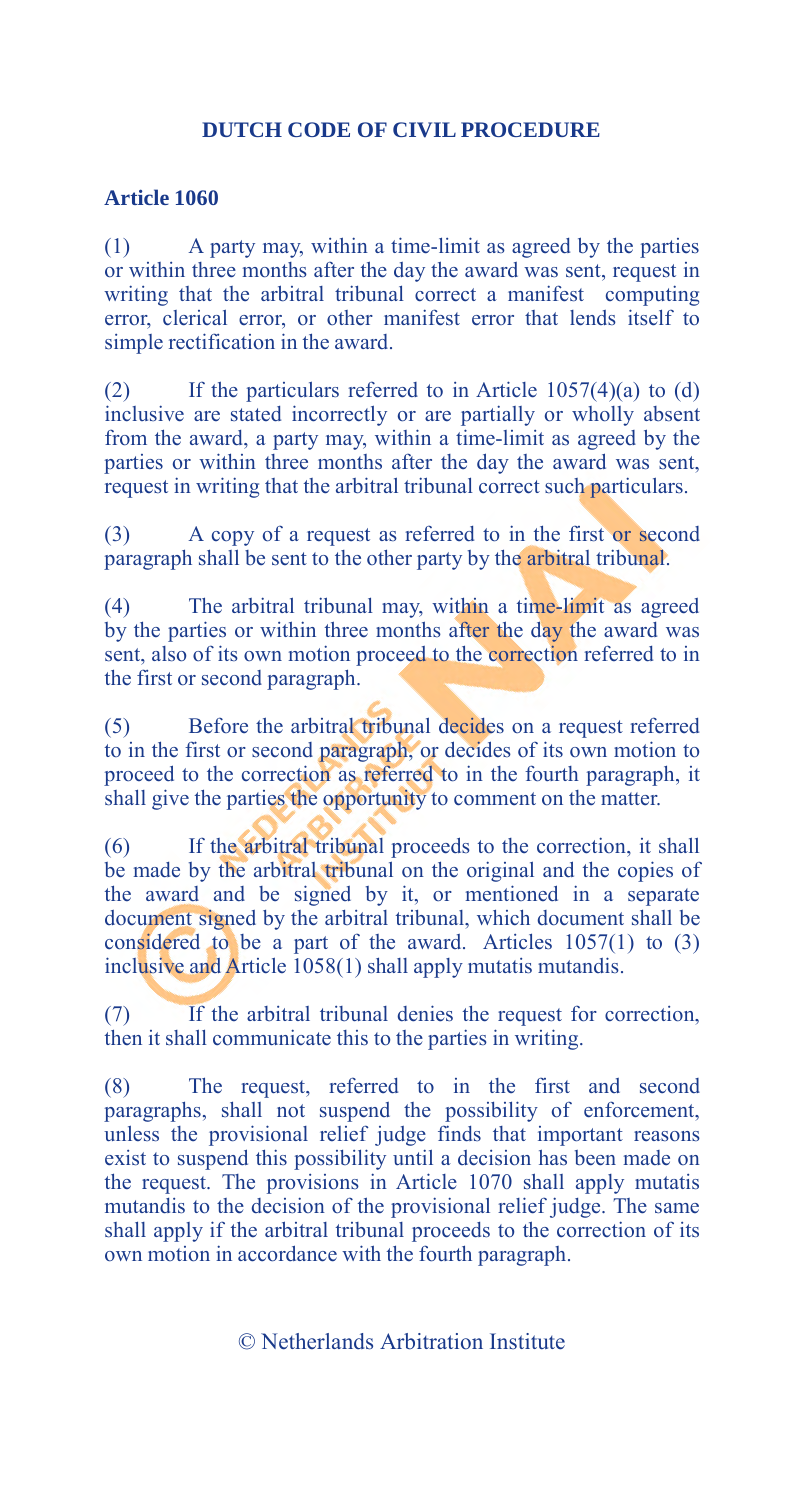## **Article 1061**

(1) Within a time-limit agreed by the parties or within three months after the day the award was sent, the most diligent party may request the arbitral tribunal to make an additional award as to any one or more claims or counterclaims presented to the arbitral tribunal but not decided by it.

(2) A copy of the request shall be sent by the arbitral tribunal to the other party.

(3) The arbitral tribunal shall give the parties an opportunity to comment on the request before deciding on it.

(4) An additional award shall constitute an arbitral award to which the provisions of Sections Three to Five inclusive of this Title shall be applicable.

(5) If the arbitral tribunal denies a request for an additional award, it shall so notify the parties in writing. A copy of this notice, signed by an arbitrator or the secretary of the arbitral tribunal, may be deposited with the registry of the district court in accordance with the provisions of Article 1058(1)(b).

SECTION THREE A - ARBITRAL APPEAL

## **Article 1061a**

If the parties have agreed to arbitral appeal, the provisions in this Title shall be applicable insofar as not otherwise provided in this Section or insofar as the nature of the arbitral appeal does not preclude this.

## **Article 1061b**

Arbitral appeal against an arbitral award is only possible if the parties have made provision for this by agreement. Said agreement must comply with the requirements of Articles 1020 and 1021 as well as the requirements of Articles 166 and 167 of Book 10 of the Civil Code.

## **Article 1061c**

The parties may institute arbitral appeal within a time-limit as agreed between the parties or within three months after the day the award was sent.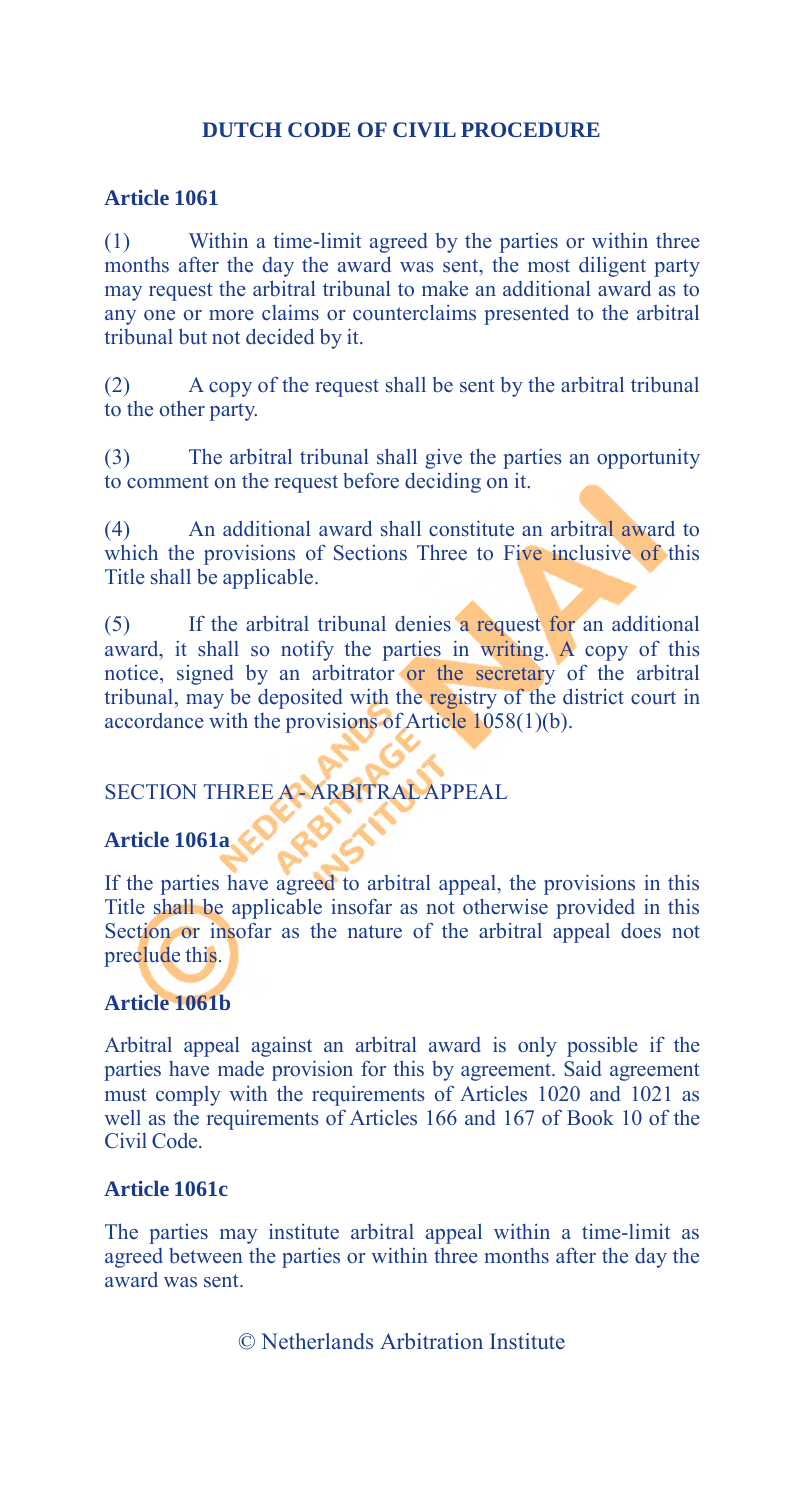## **Article 1061d**

(1) Arbitral appeal may be instituted against a final award and a last partial final award.

(2) Unless the parties have agreed otherwise, arbitral appeal may also be instituted against other partial final awards.

(3) Arbitral appeal against an interim award, except an award based on Article 1043b(1), may only be instituted simultaneously with arbitral appeal against a final or partial final award, unless the parties have agreed otherwise.

## **Article 1061e**

Arbitral appeal shall be available against an arbitral award made under Article 1046(4) if and insofar as all the parties to the consolidated proceedings have made provision for such arbitral appeal by agreement. Said agreement must comply with the requirements of Articles 1020 and 1021 as well as with the requirements of Articles 166 and 167 of Book 10 of the Civil Code.

### **Article 1061f**

(1) In the event that the arbitral tribunal declares that it has no jurisdiction as referred to in the second sentence of Article 1052(5), arbitral appeal shall be allowed.

(2) In the event that the arbitral tribunal declares that it has jurisdiction or declares that it has no jurisdiction, the provisions in Article 1052(4) and (5) shall be applicable after a decision has been made on appeal, or the time-limit for such appeal has expired without being used, or earlier, if either party has waived the possibility of appeal in writing, or later, at the moment of premature termination of the appeal.

#### **Article 1061g**

The penalty for non-compliance as referred to in Article 1056 may also be claimed for the first time on arbitral appeal.

(2) In derogation of the provisions in Article 1056, in the events referred to in Article 611d the lifting, suspension, or reduction of the penalty for non-compliance must be requested from the arbitral tribunal on appeal, if and as long as the mandate of that arbitral tribunal is still in effect.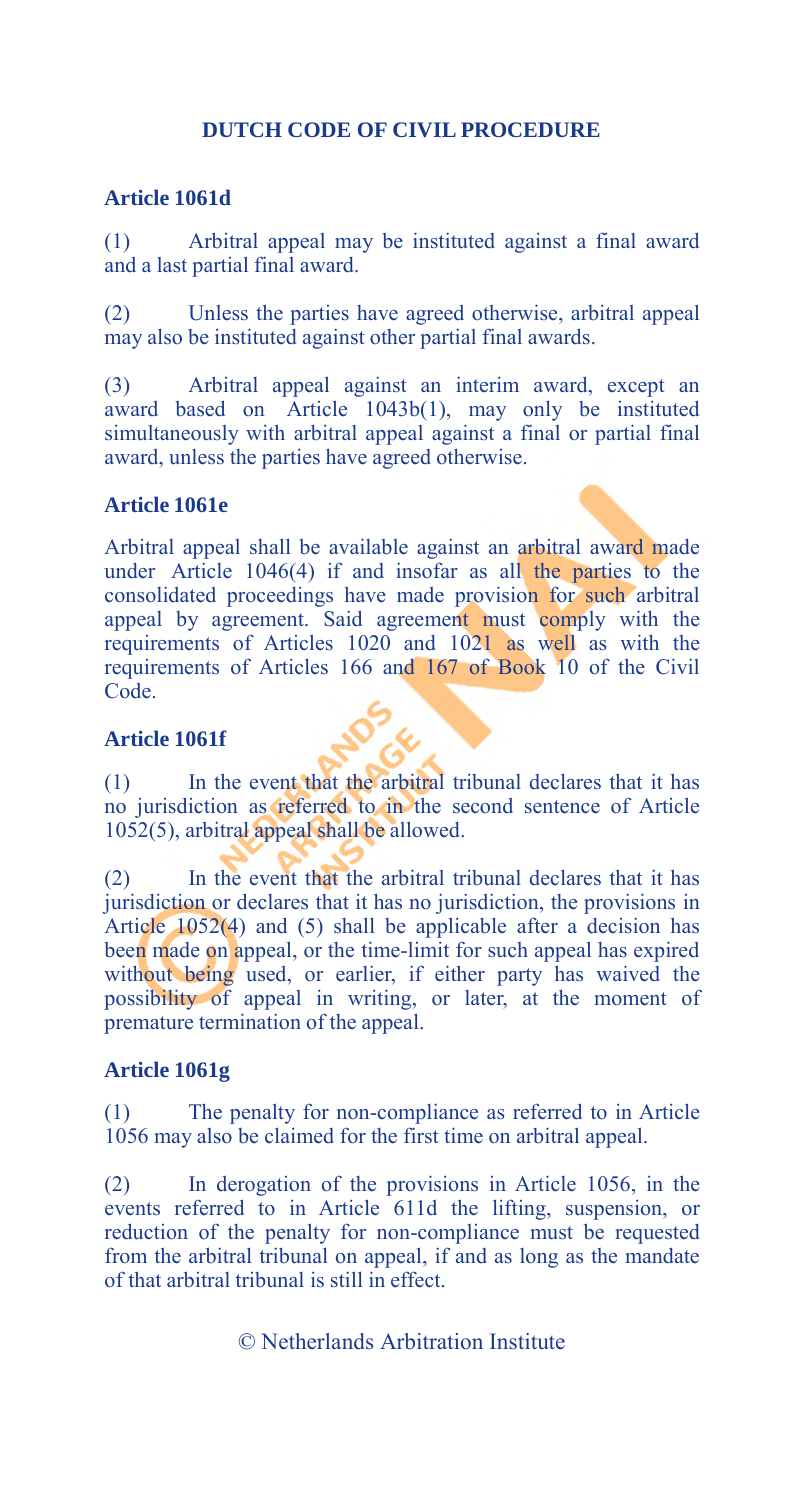## **Article 1061h**

The arbitral award made at the first instance may only be supplemented in accordance with Article 1061. The request to that end must be made within the time-limit applicable for arbitral appeal. The parties may deviate from the provisions of this article by agreement.

#### **Article 1061i**

(1) Unless the law or the nature of the case requires otherwise, the arbitral tribunal at first instance may, if this is claimed, declare that its award shall be immediately enforceable notwithstanding arbitral appeal. The declaration of immediate enforceability may relate to the entire award or any part thereof. The arbitral tribunal may attach as a condition to the declaration of immediate enforceability that an amount of security as determined by the arbitral tribunal be provided.

(2) If the award is not declared immediately enforceable by the arbitral tribunal at the first instance and arbitral appeal is instituted against that award, a claim for a declaration of immediate enforceability may be presented to the arbitral tribunal on arbitral appeal. Said claim, the other party having been heard, shall be decided immediately. The second and third sentences of the first paragraph shall apply mutatis mutandis.

(3) If the award is declared immediately enforceable by the arbitral tribunal at first instance, however without attaching the condition that security be provided, and if arbitral appeal is instituted against that award, a claim to that end may be presented to the arbitral tribunal on appeal. Said claim, the other party having been heard, shall be decided immediately.

## **Article 1061j**

In derogation of the provisions in Article 1059(3), an arbitral award made at first instance has binding force between the same parties in other proceedings from the day on which the time-limit for arbitral appeal has expired without being used, or earlier, from the day on which the possibility of appeal has been waived in writing, or later, at the moment of premature termination of the appeal, or from the day on which a decision has been made on appeal, if and insofar as the award at first instance has been confirmed in that appeal.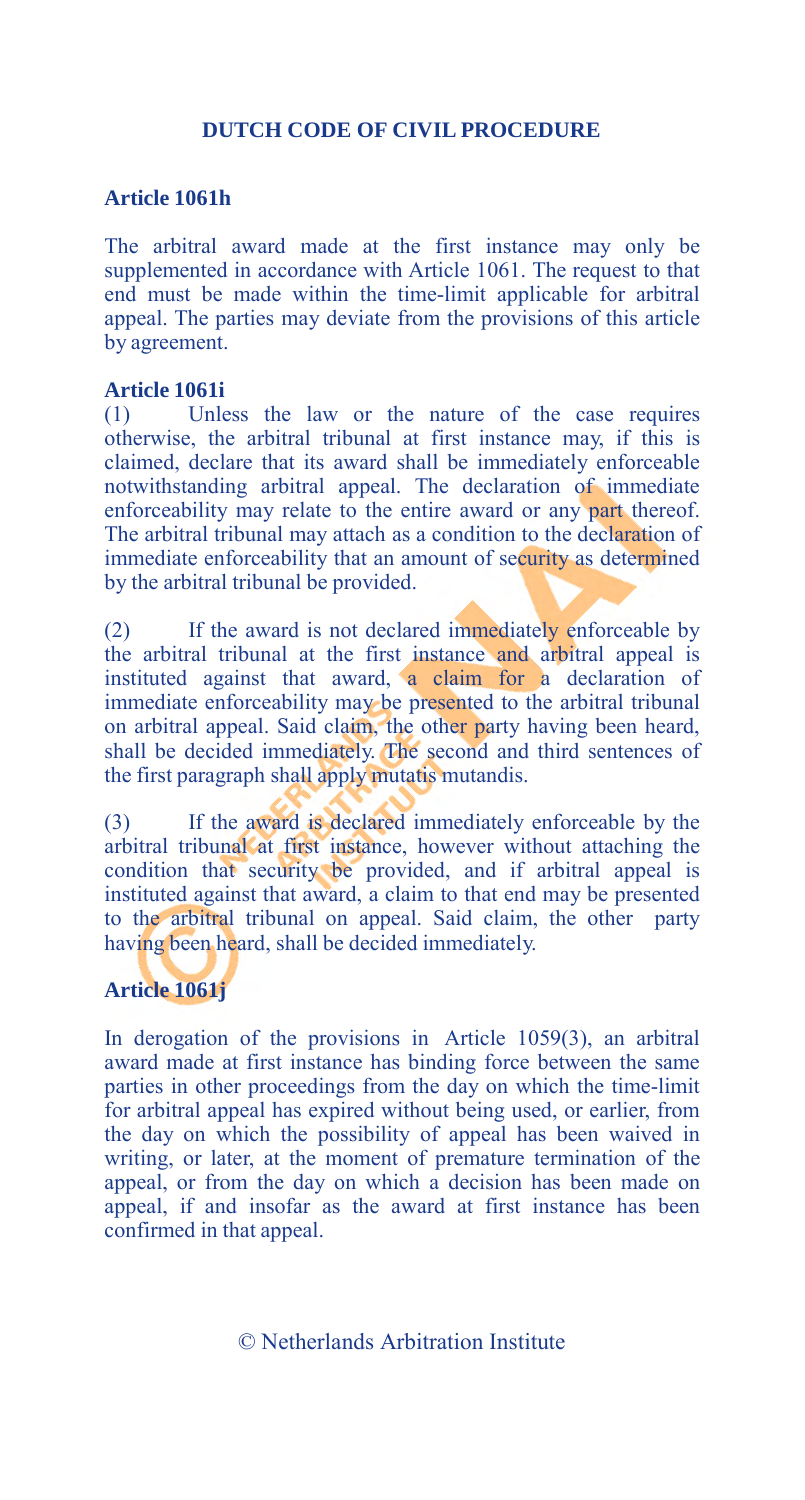## **Article 1061k**

(1) An arbitral award granted at first instance that has been declared immediately enforceable, and an arbitral award that has been made on appeal, may be executed in accordance with the provisions in the Fourth Section of this Title. In addition to Article  $1063(1)$ , the provisional relief judge of the district court may also deny enforcement if immediate enforceability has been ordered contrary to Article 1061i.

(2) An arbitral award made at first instance that has not been declared immediately enforceable may only be enforced in accordance with the provisions of the Fourth Section of this Title after the time-limit for instituting arbitral appeal has expired without being used, or if and insofar as it has been confirmed on appeal, or earlier, if the possibility of appeal has been waived in writing, or later, at the moment of premature termination of the appeal.

#### **Article 1061l**

(1) Only the legal remedies of setting aside and revocation based on the Fifth Section of this Title are open against a final or partial final award made on arbitral appeal.

(2) The setting aside or revocation of an arbitral award made on arbitral appeal entails, by operation of law, the setting aside or revocation of the arbitral award made at first instance, unless the court decides that the arbitral award made at first instance shall be upheld.

(3) Only the legal remedies of setting aside and revocation based on the Fifth Section of this Title are open against a final or a partial final arbitral award made at first instance if the time-limit for arbitral appeal has expired without being used or earlier if each of the parties has waived the possibility of appeal in writing. In derogation of Article 1064a(2), the possibility of presenting a claim for setting aside such an award expires three months after the day on which the time-limit which applies for arbitral appeal has expired.

(4) In regard to an arbitral interim award made at first instance or on appeal, Article 1064a shall, in accordance with the provisions in this article, apply mutatis mutandis.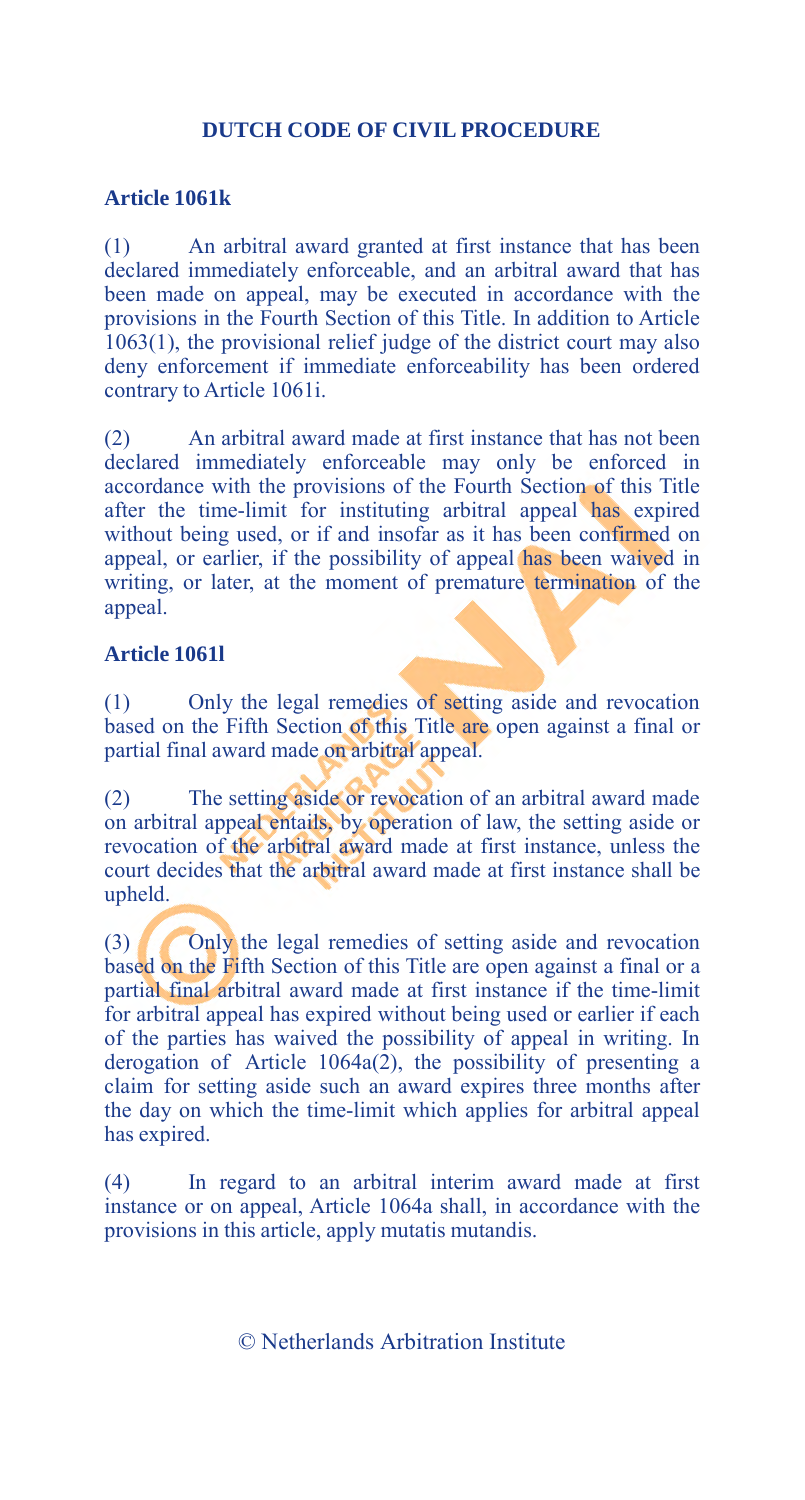## SECTION FOUR - ENFORCEMENT OF THE ARBITRAL **AWARD**

#### **Article 1062**

(1) An arbitral award may only be enforced in the Netherlands after the provisional relief judge of the district court within whose district the place of arbitration is located has granted leave to do so at the request of any of the parties.

(2) The leave for enforcement shall be recorded on the original of the award or, if the award has not been deposited, shall be laid down in a decision. The registry of the district court shall as soon as possible send to the parties a certified copy of the award on which the leave for enforcement has been recorded or a certified copy of the decision in which the leave for enforcement has been granted.

(3) If the provisional relief judge of the district court grants the leave for enforcement, then only the legal remedies provided for in Article 1064 are open to the other party.

(4) Setting aside or revocation of the arbitral award entails, by operation of law, the setting aside or revocation of the leave for enforcement.

#### **Article 1063**

(1) Enforcement of the arbitral award may only be refused by the provisional relief judge of the district court if it appears plausible to him after a summary investigation that the award will be set aside based on one of the grounds mentioned in Article 1065(1), or revoked based on one of the grounds mentioned in Article 1068(1), or if a penalty for non-compliance has been imposed contrary to Article 1056. In this last event the refusal shall concern only the enforcement of the penalty for noncompliance.

(2) If the time-limit for presenting a claim for setting aside as referred to in Article 1064a has expired without being used, then the provisional relief judge of the district court may only refuse the request for leave for enforcement if it appears plausible to him after a summary investigation that the award is contrary to Article 1065(1)(e).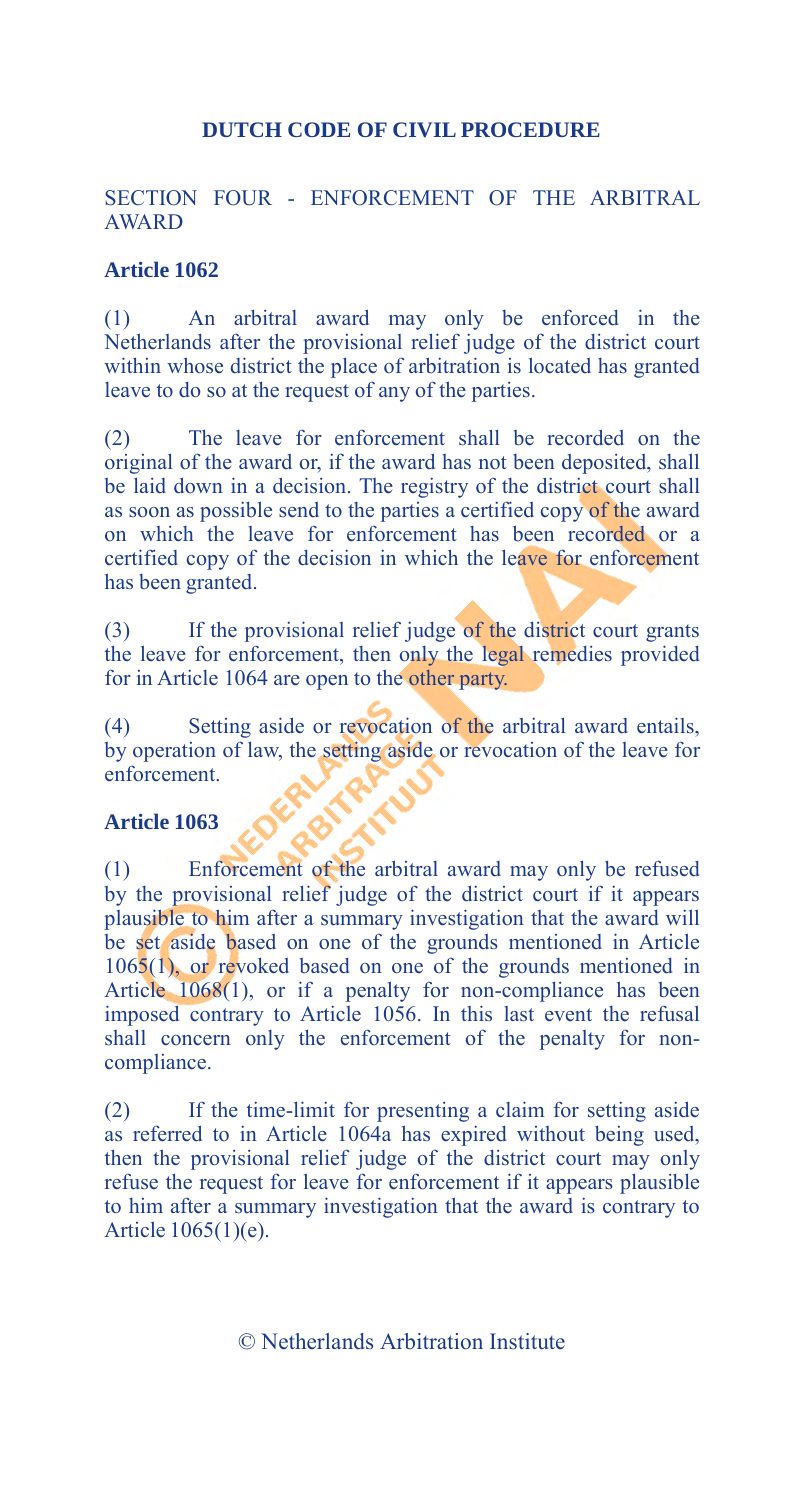(3) The registry of the district court shall as soon as possible send to the parties a certified copy of the decision of the provisional relief judge of the district court in which the leave for enforcement is refused.

(4) Appeal against the decision in which the request for leave for enforcement is refused may be instituted before the Court of Appeal.

(5) If the leave for enforcement is also not granted on appeal, appeal in cassation may be instituted.

(6) If on appeal, or after appeal in cassation, the request for leave for enforcement is granted, the provisions in Article 1062(3) shall apply mutatis mutandis.

# SECTION FIVE - SETTING ASIDE AND REVOCATION OF THE ARBITRAL AWARD

#### **Article 1064**

Only the legal remedies of setting aside and revocation based on the provisions in this Section shall be open against a final or a partial final arbitral award.

## **Article 1064a**

(1) The claim for setting aside shall be presented to the Court of Appeal in whose judicial district the place of arbitration is located.

(2) The possibility to present the claim for setting aside shall expire three months after the day the award was sent. If the parties have agreed to make use of the provision in Article 1058(1)(b), this possibility shall expire three months after the deposit of the award. If, however, the award with leave for enforcement is served on the other party, then that party may, notwithstanding the expiry of the time-limit of three months mentioned in the previous sentence, still present a claim for setting aside within three months after such service.

(3) The claim for setting aside an interim award may only be presented together with the claim for setting aside a final of partial final award.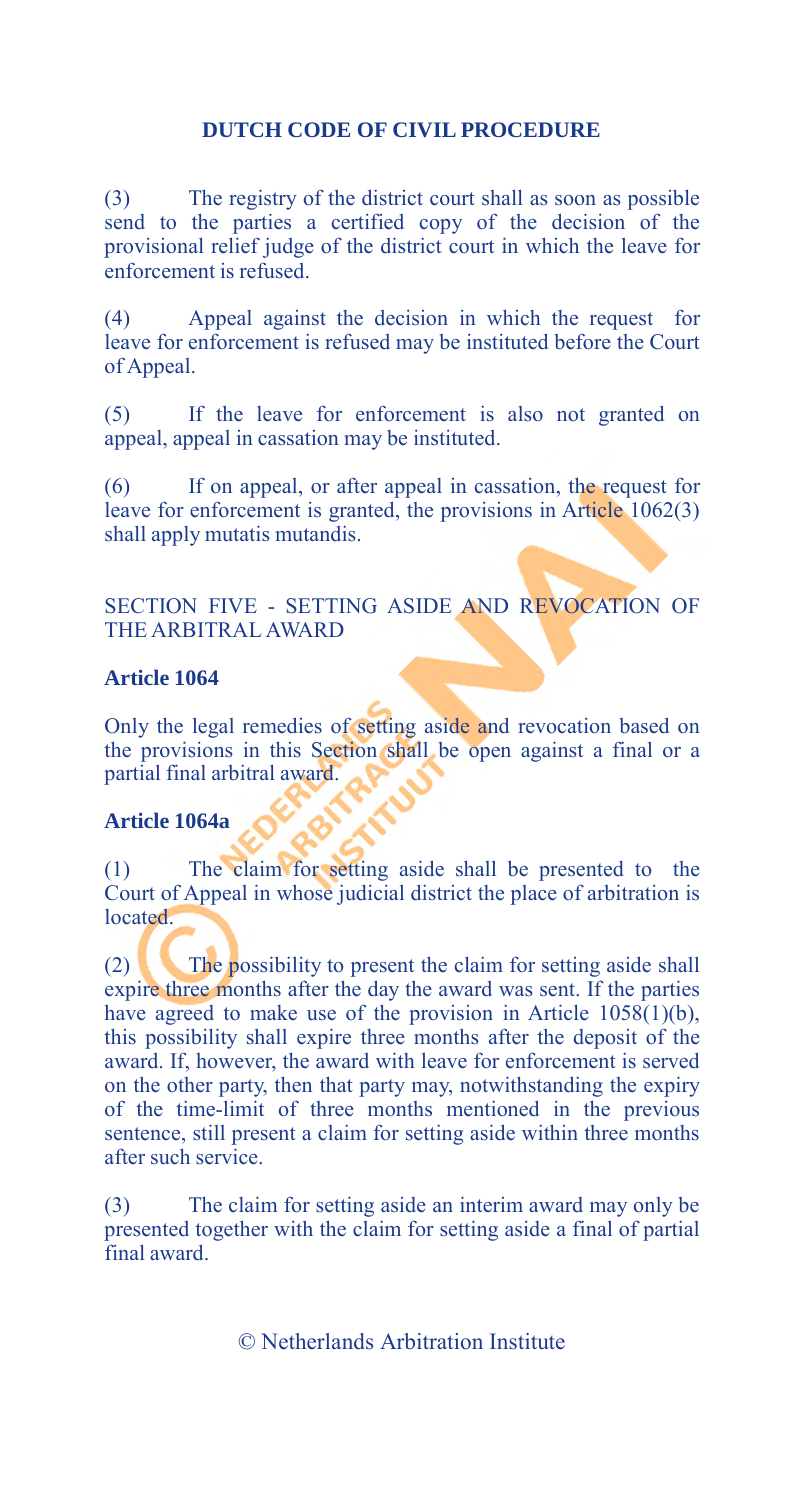(4) All grounds for setting aside must, on pain of being barred, be presented in the writ of summons.

(5) Appeal to the Supreme Court may be instituted against a judgment based on the first paragraph. The parties may agree that no appeal to the Supreme Court may be instituted against a judgment based on the first paragraph, unless any of them is a natural person not acting in the conduct of a trade or business.

#### **Article 1065**

(1) An award may only be set aside on one or more of the following grounds:

- (a) non-existence of a valid arbitration agreement;
- (b) the arbitral tribunal was composed in violation of the applicable rules;
- (c) the arbitral tribunal did not comply with its mandate;
- (d) the award was not signed or did not contain reasons in accordance with the provisions of Article 1057;
- (e) the award, or the manner in which it was made, violates public policy.

(2) The ground referred to in paragraph (1)(a) above shall not constitute a ground for setting aside in the event mentioned in Article 1052(2).

(3) The ground referred to in paragraph (1)(b) above shall not constitute a ground for setting aside in the event mentioned in Articles 1028(2) and 1052(3).

(4) The ground referred to in paragraph (1)(c) shall not constitute a ground for setting aside if the deviation from the mandate is not of a serious nature. Nor shall the ground referred to in (1)(c) constitute a ground for setting aside if the party advancing this ground has failed to make an objection in the matter in accordance with Article 1048a.

(5) If a ground for setting aside only concerns a part of the arbitral award, then the award shall not be set aside in respect of the remaining part, insofar as this, taking into account the content and purport of the award, is not inseparably connected with the part to be set aside.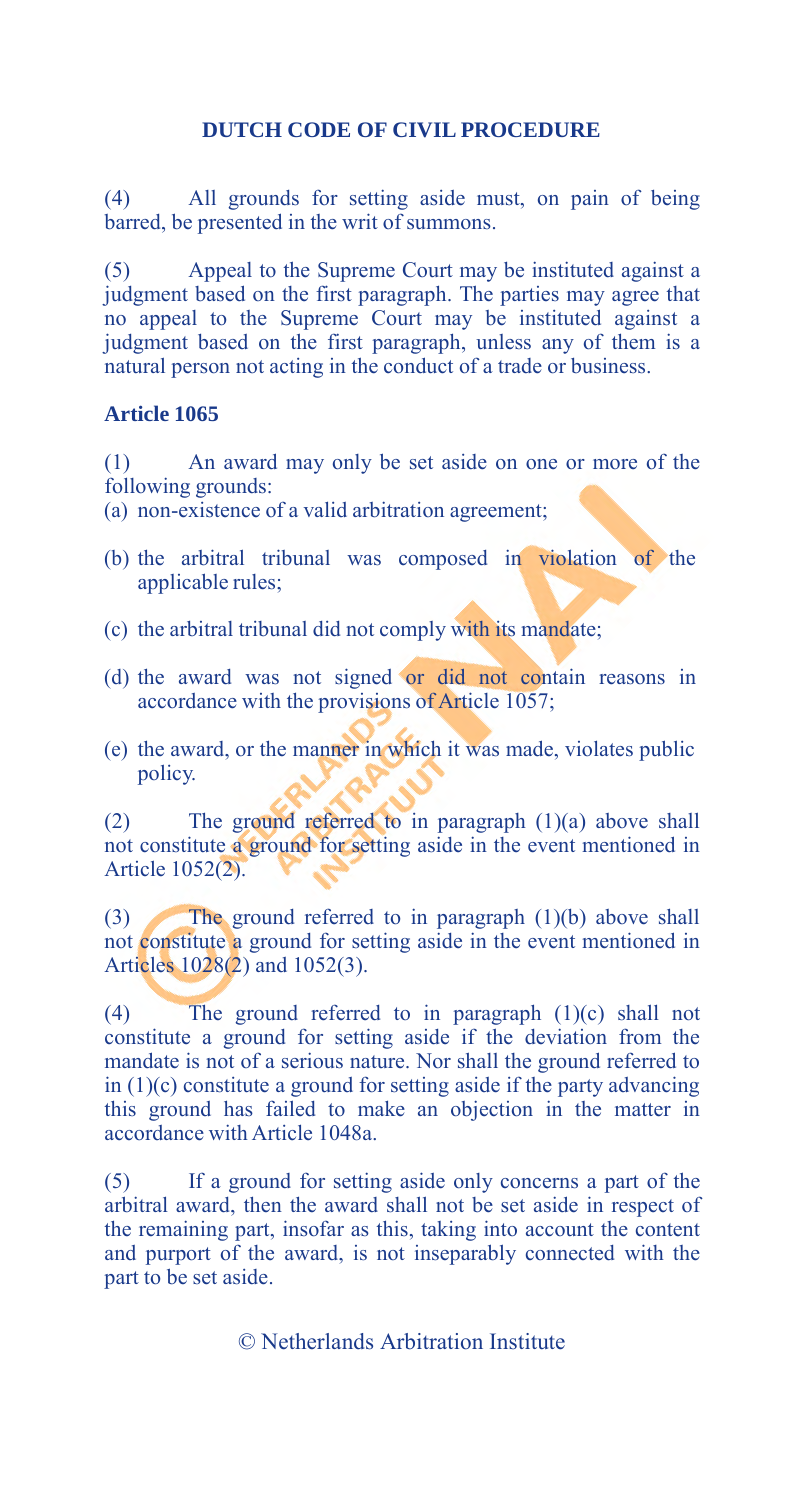(6) If and insofar as the arbitral tribunal has not decided one or more claims or counterclaims presented to it, the claim for setting aside on the ground referred to in paragraph  $(1)(c)$  above shall be admissible only if an additional award referred to in Article 1061(1) has been made, or the request for an additional award referred to in Article 1061(1) has wholly or partially been denied.

(7) In derogation of the provisions of Article 1064a(2), the time-limit for presenting a claim for setting aside referred to in the preceding paragraph shall expire three months after the day the additional award or the notice of denial referred to in Article 1061(5) was sent. If the parties have agreed to make use of the provision in Article  $1058(1)(b)$ , the time-limit for presenting the claim for setting aside referred to in the preceding paragraph shall expire three months after the day of the deposit of the additional award or of the notice of denial referred to in Article 1061(5). The provisions in the first and second sentence shall apply mutatis mutandis to the correction of the award referred to in Article 1060.

#### **Article 1065a**

(1) The Court of Appeal may, at the request of a party or of its own motion, suspend the setting aside proceedings for a period of time to be determined by the Court of Appeal to put the arbitral tribunal in a position to reverse the ground for setting aside by reopening the arbitral proceedings or by taking other measures as the arbitral tribunal considers appropriate. No appeal is open against a decision of the Court Appeal.

(2) Before the arbitral tribunal makes a decision, it shall give the parties an opportunity to be heard.

(3) If the arbitral tribunal finds that the ground for setting aside may be reversed, it shall make an award accordingly that takes the place of the award for which a claim for setting aside has been presented.

(4) After the suspension of the setting aside proceedings, the Court of Appeal shall decide as it considers, taking into account the circumstances.

## **Article 1066**

(1) A claim for setting aside shall not suspend the enforcement of the award.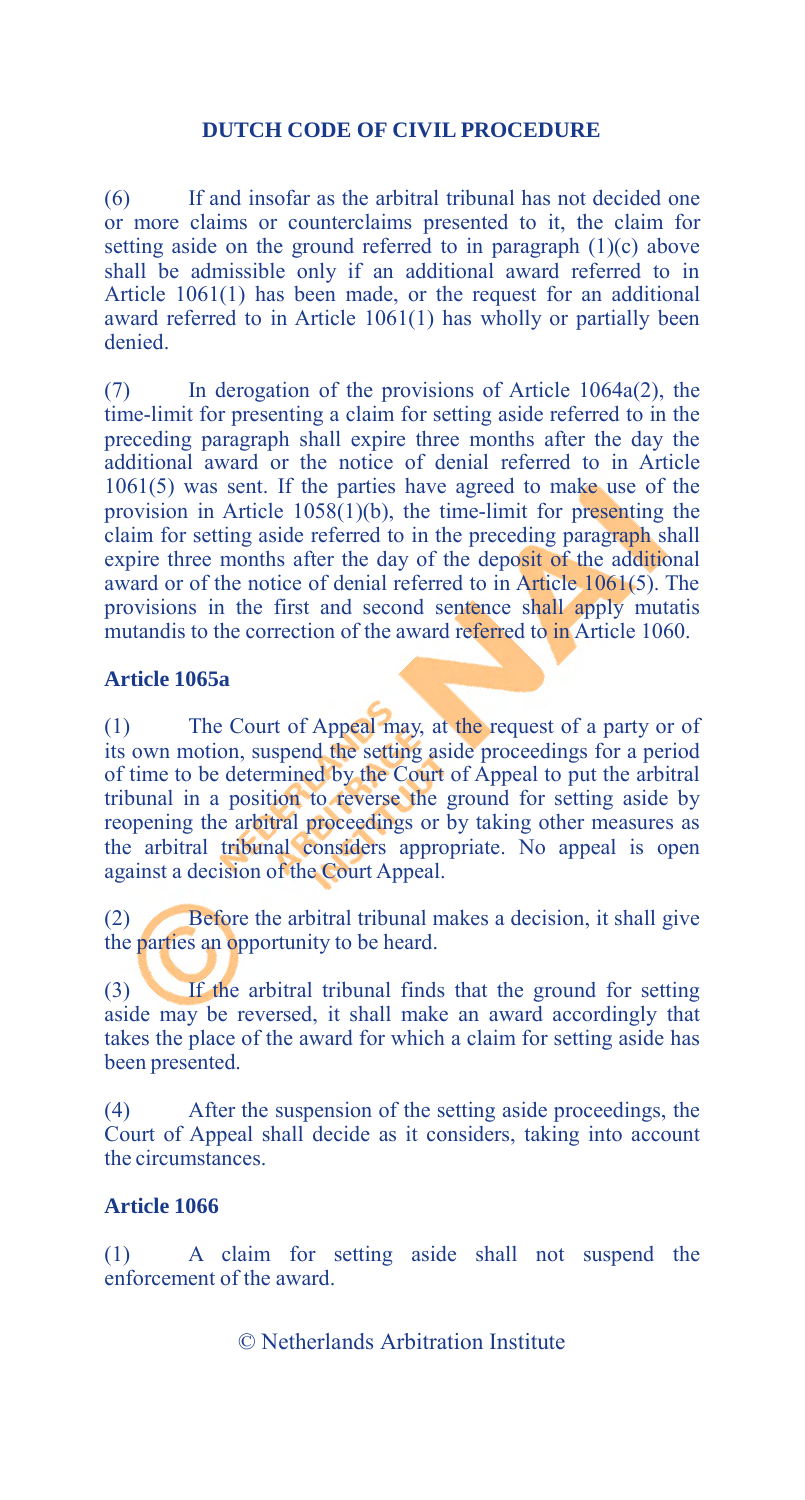(2) However, the court which decides on a claim for setting aside may, at the request of the most diligent party, if there are grounds to do so, suspend enforcement until a final decision has been made on the claim for setting aside.

(3) A copy of the request for suspension shall be communicated by the registry of the Court of Appeal to the other party as soon as possible.

(4) The court shall not decide on the request until the other party has been given an opportunity to comment on the matter.

(5) When granting the request, the court may order the petitioner to provide security. When denying the request, the court may order the other party to provide security.

(6) In the event that enforcement is suspended, the most diligent party may request the court to lift the suspension. The provisions of paragraphs (3) to (5) inclusive shall apply mutatis mutandis.

## **Article 1067**

As soon as the decision setting aside the award has become final, the jurisdiction of the court shall be revived if and insofar as the arbitral award has been set aside on the ground of non-existence of a valid arbitration agreement. If and insofar as the arbitral award is set aside on any other ground, the arbitration agreement shall remain in force, unless the parties have agreed otherwise.

#### **Article 1068**

(1) The award may only be revoked on one or more of the following grounds:

(a) the award is wholly or partially based on fraud discovered after the award was made and committed during the arbitral proceedings by or with the knowledge of the other party;

(b) the award is wholly or partially based on documents which, after the award was made, are discovered to have been forged;

(c) after the award was made, a party obtains documents which would have had an influence on the decision of the arbitral tribunal and which were withheld as a result of the acts of the other party.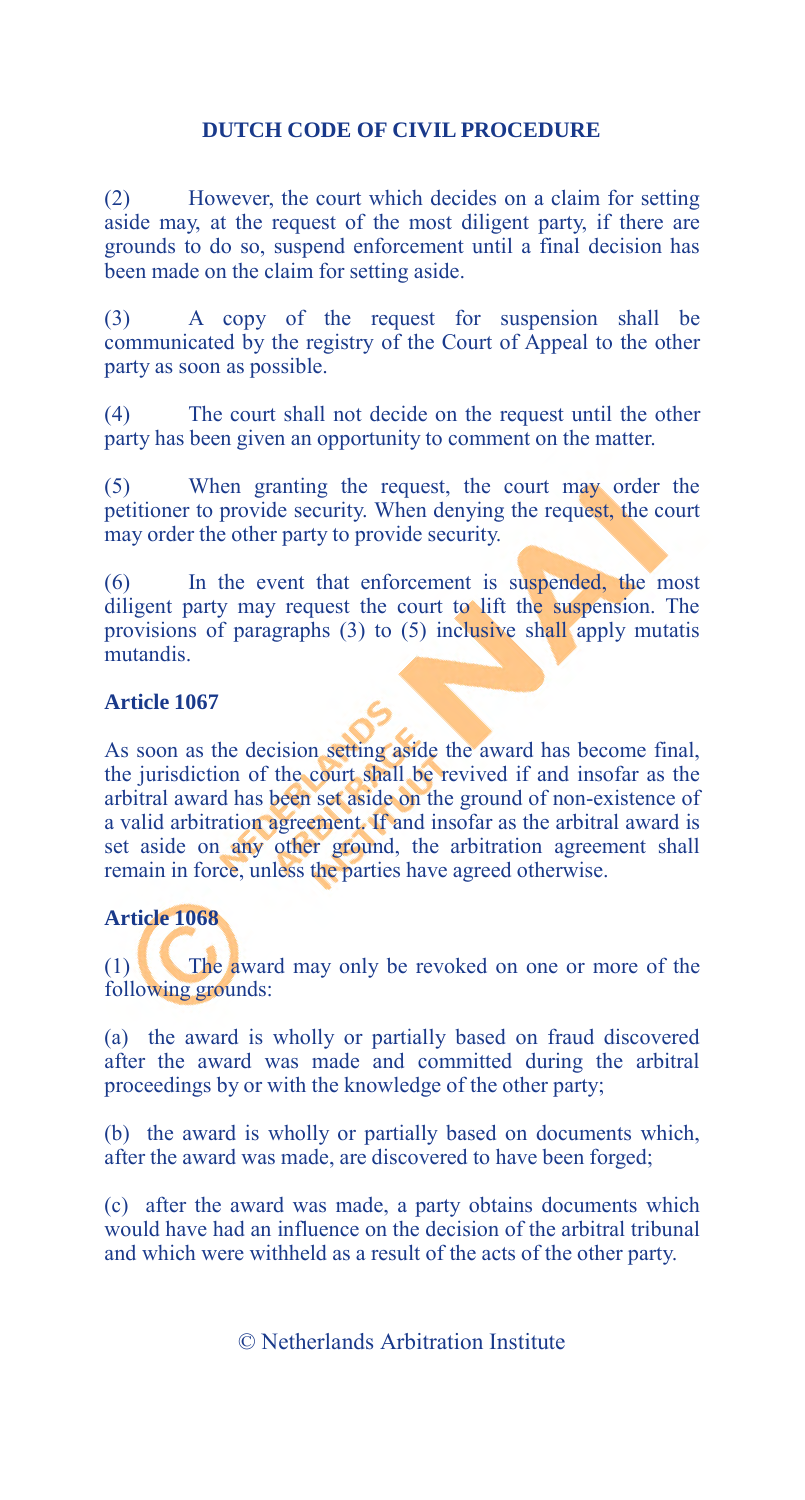(2) A claim for revocation shall be brought before the Court of Appeal in whose judicial district the place of arbitration is located, within three months after the fraud or forgery of documents has become known or the party has obtained the new documents. The provisions of Article 1066 shall apply mutatis mutandis.

(3) If the court finds the ground or grounds for revocation presented to have merit, it shall set aside the award wholly or in part. Articles 1065a and 1067 shall apply mutatis mutandis.

#### SECTION SIX - ARBITRAL AWARD ON AGREED TERMS

#### **Article 1069**

(1) If the parties reach a settlement during the arbitral proceedings, the arbitral tribunal may, at their joint request, record the contents of the settlement in an arbitral award. The arbitral tribunal may refuse this request without giving reasons.

(2) An arbitral award on agreed terms shall be regarded as an arbitral award to which the provisions of Section Three to Five inclusive of this Title shall be applicable, it being understood that:

- (a) the award may be set aside only on the ground that it is contrary to public policy, and
- (b) in derogation of the provisions of Article 1057, the award need not contain the grounds on which it is based.

# SECTION SEVEN- FINAL PROVISIONS

#### **Article 1070**

No appeal is open against decisions of the provisional relief judge of the district court as referred to in Sections One to Three inclusive of this Title.

#### **Article 1071**

In the events referred to in Articles1026(2) and  $(4)$ , 1027(3), 1028(1), 1029(2), (4) and (5), 1041a(1), 1044(1) and 1062(1), the petition and, insofar as applicable, the defence need not be presented by an attorney.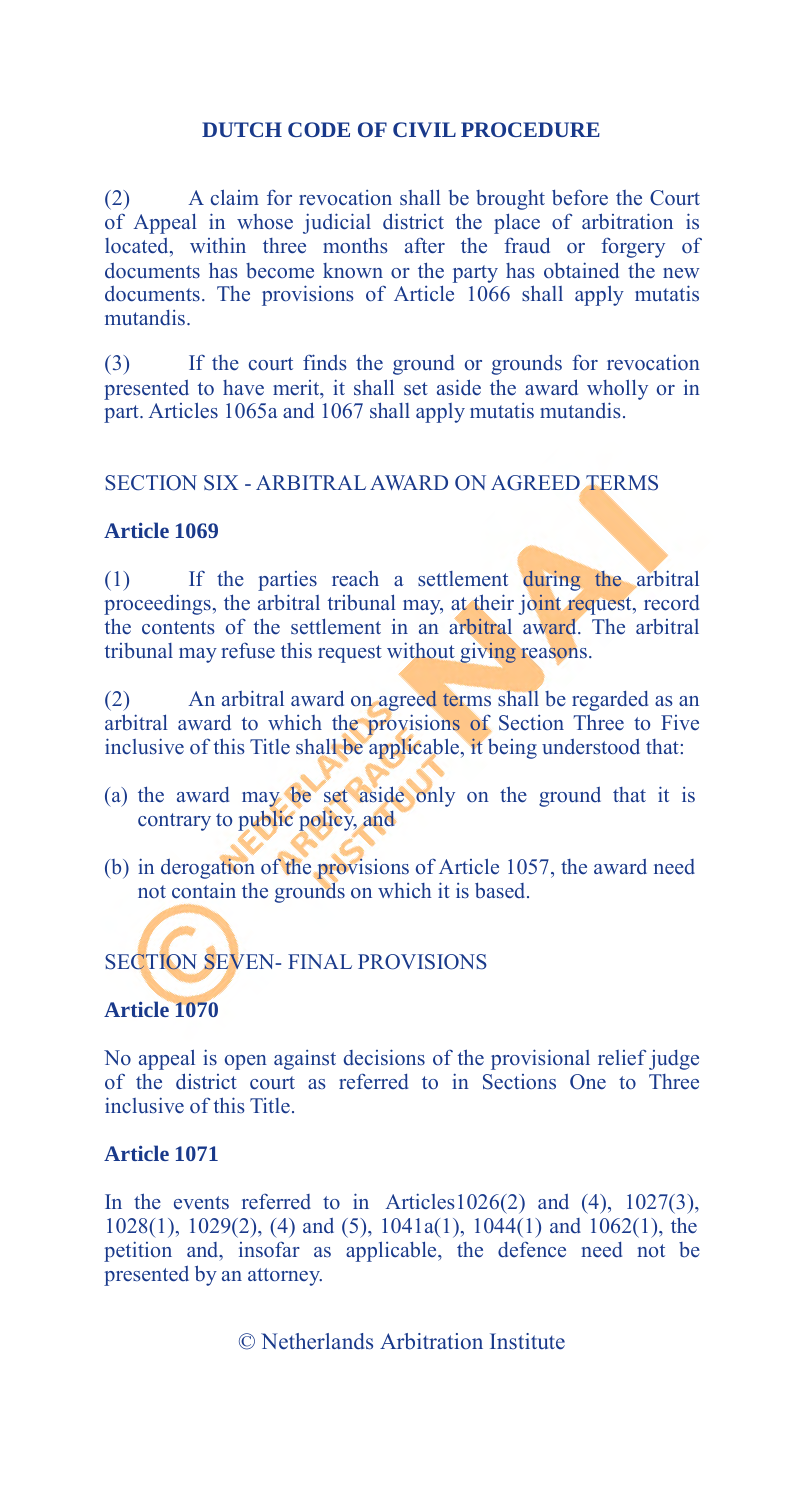#### **Article 1072**

The parties may designate by agreement the provisional relief judge of a specific district court as the provisional relief judge competent for the matters as referred to in Articles 1026(2) and (4), 1027(3), 1028(1), 1029(2), (4) and (5), 1035(2), and 1041a(1).

#### **Article 1072a**

Insofar as not otherwise provided in this Title, Articles 261 to 291 inclusive shall apply mutatis mutandis to cases which are instituted with a petition in accordance with the provisions of this Title.

#### **Article 1072b**

(1) Insofar as any provision of this Title requires an agreement, a submission, a notice, a request or an action to take written form, these may also take electronic form if the addressee has communicated that it may be reached for these purposes by such means and the arbitral tribunal agrees thereto, except insofar as it concerns an action which takes place in court proceedings, unless this is allowed in the latter proceedings. The availability by such means shall be valid for the duration of the arbitral proceedings, unless the addressee communicates that it modifies, or, insofar as the parties have agreed to this possibility, withdraws this possibility.

(2) Documents as referred to in this Title shall also be understood to be data on a data carrier as well as data presented by electronic means.

(3) The award referred to in Article  $1057(2)$  may also be made in electronic form by providing it with an electronic signature which complies with the provisions in Article 15a(1) and (2) of Book 3 of the Civil Code.

(4) Instead of a personal appearance of a witness, an expert or a party, the arbitral tribunal may determine that the relevant person have direct contact with the arbitral tribunal and, insofar as applicable, with others, by electronic means. The arbitral tribunal shall determine, in consultation with those concerned, which electronic means shall be used to this end and in which manner this shall occur.

(5) A notice or action that occurs by electronic means or a procedural document which is presented by electronic means shall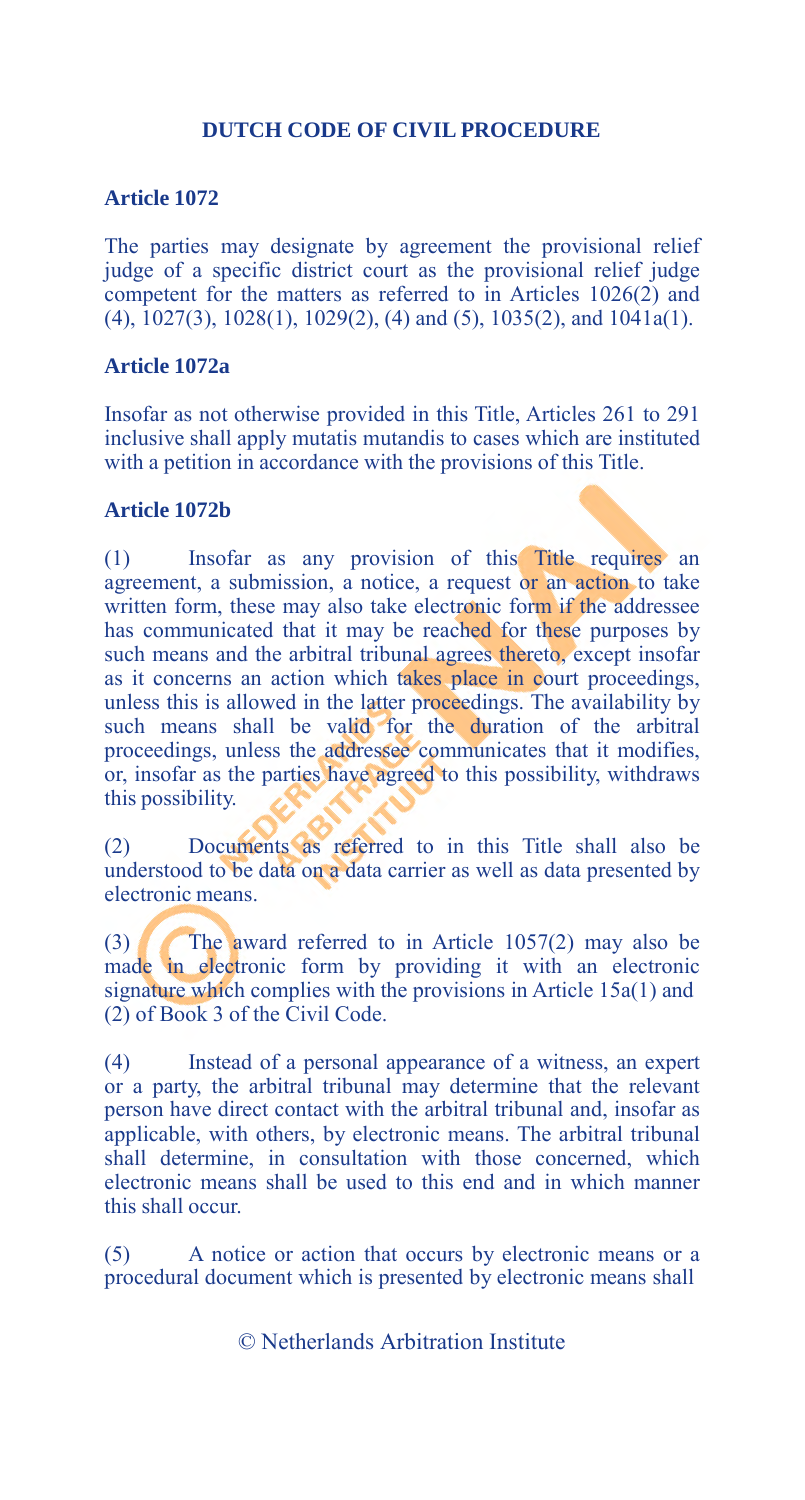be deemed to have been sent at the time at which the message has reached a data processing system for which the sender is not responsible.

## **Article1072c**

(1) The death of a party shall terminate neither the arbitration agreement nor the mandate of the arbitral tribunal, unless the parties have agreed otherwise.

(2) The arbitral tribunal shall suspend the proceedings for a period of time determined by it. The arbitral tribunal may, at the request of the legal successors of a deceased party, extend this period. The arbitral tribunal shall give the other party, at its request, the opportunity to be heard.

(3) After the suspension the proceedings shall be continued from the stage they had reached, unless the parties have agreed otherwise.

(4) If the party which has grounds to apply for setting aside or revocation of an arbitral award dies within the time-limits mentioned in Article 1064a(2), Article 1065(7) or Article 1068(2), Article 341 shall apply mutatis mutandis.

## **Article 1073**

(1) The provisions of this Title shall apply if the place of arbitration is located within the Netherlands.

(2) If the parties have not determined the place of arbitration, the appointment or the challenge of the arbitrator or arbitrators or the secretary engaged by an arbitral tribunal may take place in accordance with the provisions in Section One B of this Title if at least one of the parties is domiciled or has his actual residence in the Netherlands.

#### TITLE TWO - ARBITRATION OUTSIDE THE NETHERLANDS

#### **Article 1074**

A court in the Netherlands seized of a dispute in respect of which an arbitration agreement has been concluded and which entails that arbitration must take place outside the Netherlands shall declare that it has no jurisdiction if a party invokes the existence of said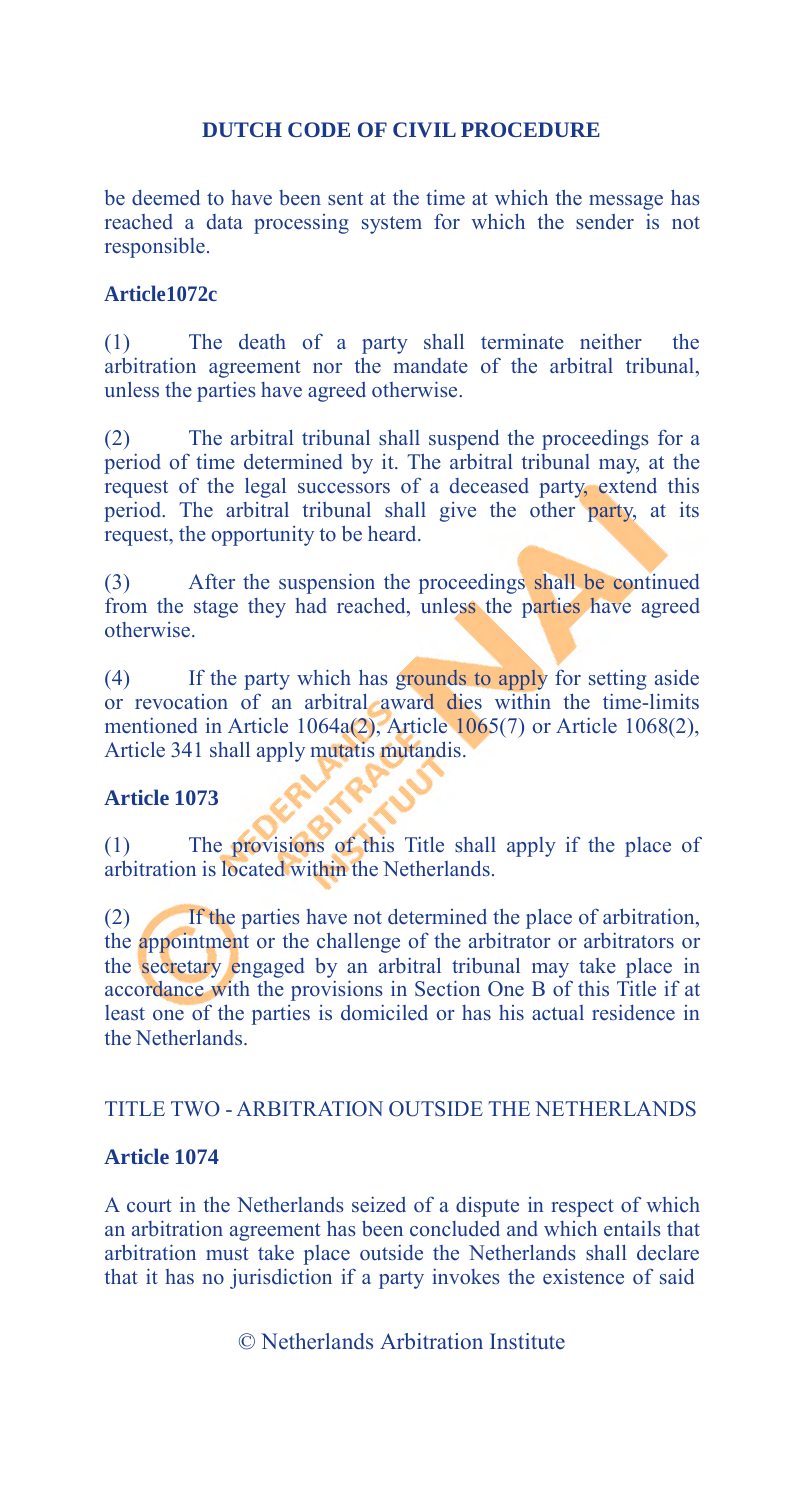agreement before submitting a defence, unless the agreement is invalid under the law applicable to said agreement.

#### **Article 1074a**

The agreement which entails that arbitration must take place outside the Netherlands shall not preclude a party from requesting a court in the Netherlands to grant provisional conservatory measures, or from applying to the provisional relief judge of the district court or the cantonal judge for a decision in summary proceedings in accordance with the provisions of Article 254. **Article 1074b**

An arbitration agreement which entails that arbitration must take place outside the Netherlands shall not preclude a party from requesting a court in the Netherlands to order a preliminary witness hearing, a preliminary expert report or a preliminary onsite examination and viewing in the Netherlands.

# **Article 1074c**

An arbitration agreement which entails that arbitration must take place outside the Netherlands shall not preclude a party from requesting the court to appoint an examining magistrate if a witness who is domiciled or has his actual residence in the Netherlands does not voluntarily appear. In that event the provisions of Article 1041a(1) to (3) inclusive shall apply mutatis mutandis.

#### **Article 1074d**

If, in the events mentioned in Articles 1047a to 1074c inclusive, a party invokes the existence of an arbitration agreement before submitting a defence, the court shall only declare that it has jurisdiction if the requested decision cannot or cannot in a timely manner be obtained in arbitration.

#### **Article 1075**

(1) An arbitral award made in a foreign State to which a treaty concerning recognition and enforcement is applicable may, at the request of any of the parties, be recognised and enforced in the Netherlands.

(2) Articles 985 to 991 inclusive shall apply mutatis mutandis insofar as the treaty does not contain provisions in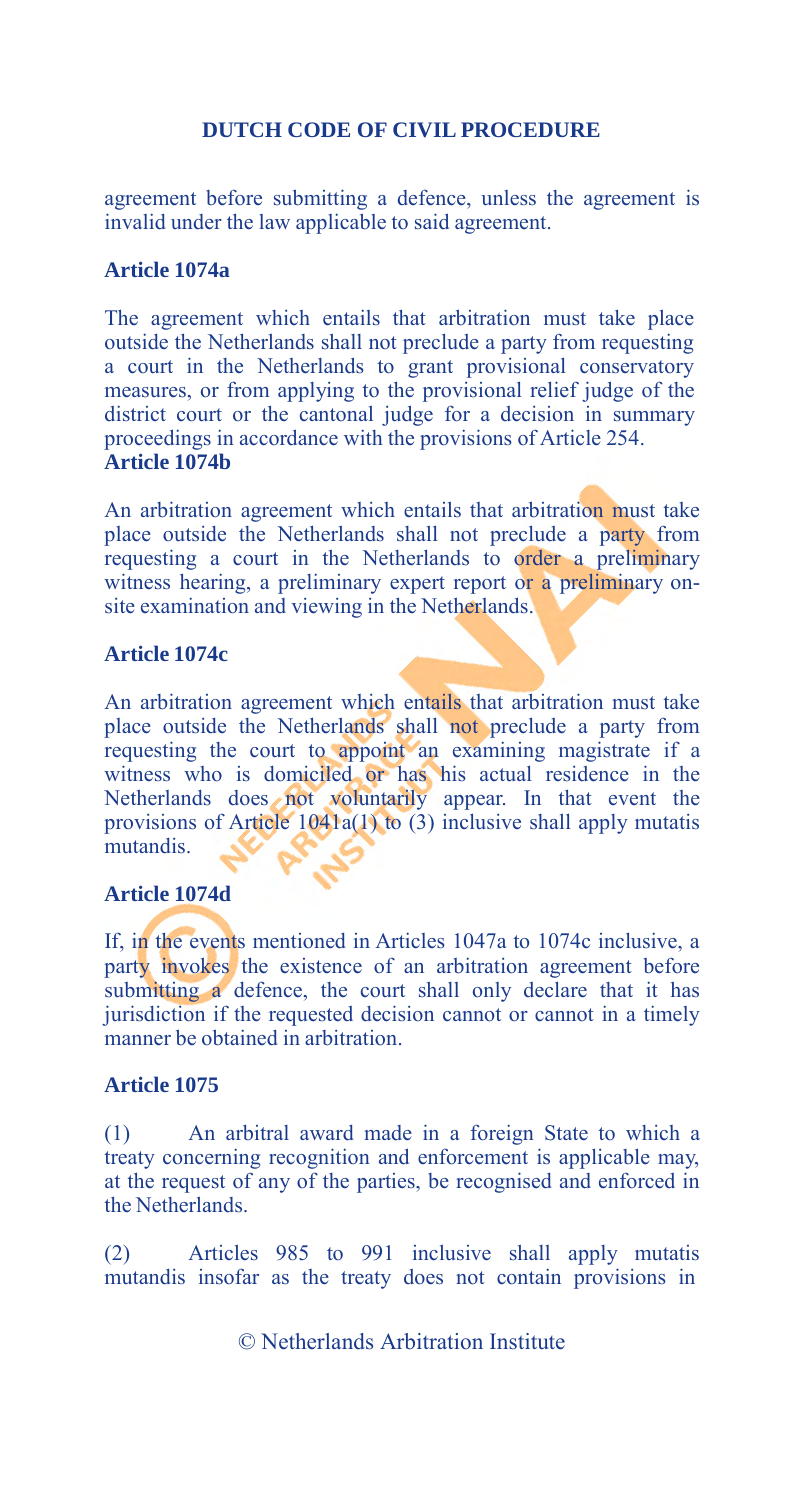derogation thereof and it being understood that the Court of Appeal shall be substituted for the district court and the time-limit for appeal in cassation shall be three months.

(3) Articles 261 to 291 inclusive shall apply mutatis mutandis to the request insofar as not otherwise provided in paragraph two of this article.

#### **Article 1076**

(1) If no treaty concerning recognition and enforcement is applicable, or if an applicable treaty allows a party to rely upon the law of the country in which recognition and enforcement is sought, an arbitral award made in a foreign State may be recognised in the Netherlands and its enforcement may be sought in the Netherlands by any of the parties, upon submission of the original or a certified copy of the arbitration agreement and arbitral award, unless:

(A) the party against whom recognition or enforcement is sought, asserts and proves that:

- (a) no valid arbitration agreement under the law applicable thereto exists;
- (b) the arbitral tribunal was composed in violation of the applicable rules;
- (c) the arbitral tribunal did not comply with its mandate;
- (d) the arbitral award is open to appeal to arbitrators or the courts in the country in which the award was made;
- (e) the arbitral award was set aside by a competent authority of the country in which that award was made;

(B) the court finds that the recognition or enforcement would be contrary to public policy.

(2) The ground mentioned in paragraph  $(l)(A)(a)$  above shall not constitute a ground for refusal of recognition or enforcement if the party invoking this ground has appeared in the arbitral proceedings and, before submitting a defence, has not raised the plea that the arbitral tribunal has no jurisdiction on the ground of non-existence of a valid arbitration agreement.

(3) The ground mentioned in paragraph  $(l)(A)(b)$  above shall